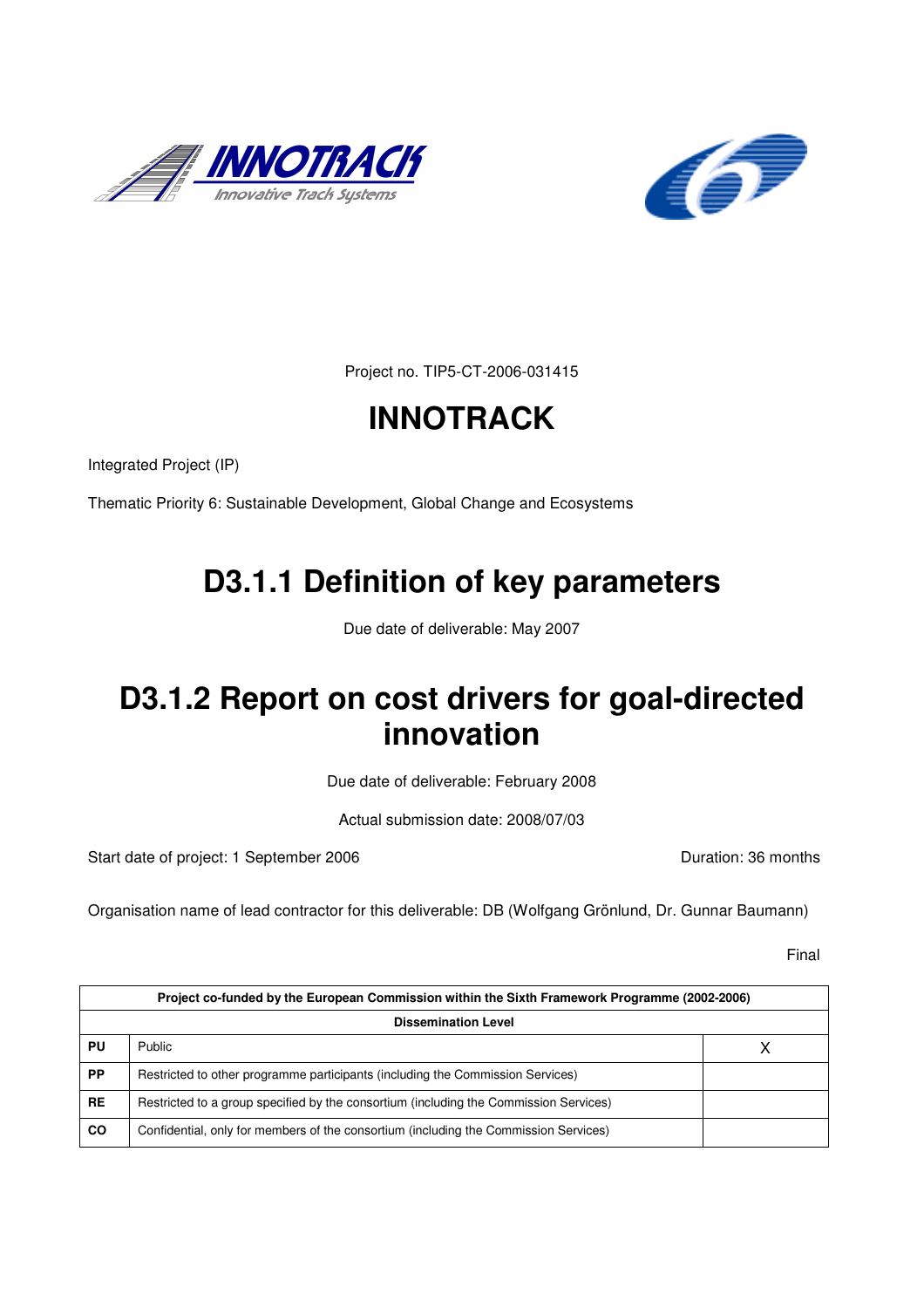# **Table of Contents**

| 1. |                   |  |  |  |  |  |  |
|----|-------------------|--|--|--|--|--|--|
| 2. |                   |  |  |  |  |  |  |
| 3. |                   |  |  |  |  |  |  |
| 4. |                   |  |  |  |  |  |  |
|    | 4.1<br>4.2        |  |  |  |  |  |  |
| 5. |                   |  |  |  |  |  |  |
|    | 5.1<br>5.2<br>5.3 |  |  |  |  |  |  |
| 6. |                   |  |  |  |  |  |  |
|    | 6.1<br>6.2<br>6.3 |  |  |  |  |  |  |
| 7. |                   |  |  |  |  |  |  |
|    | 7.1<br>7.2<br>7.3 |  |  |  |  |  |  |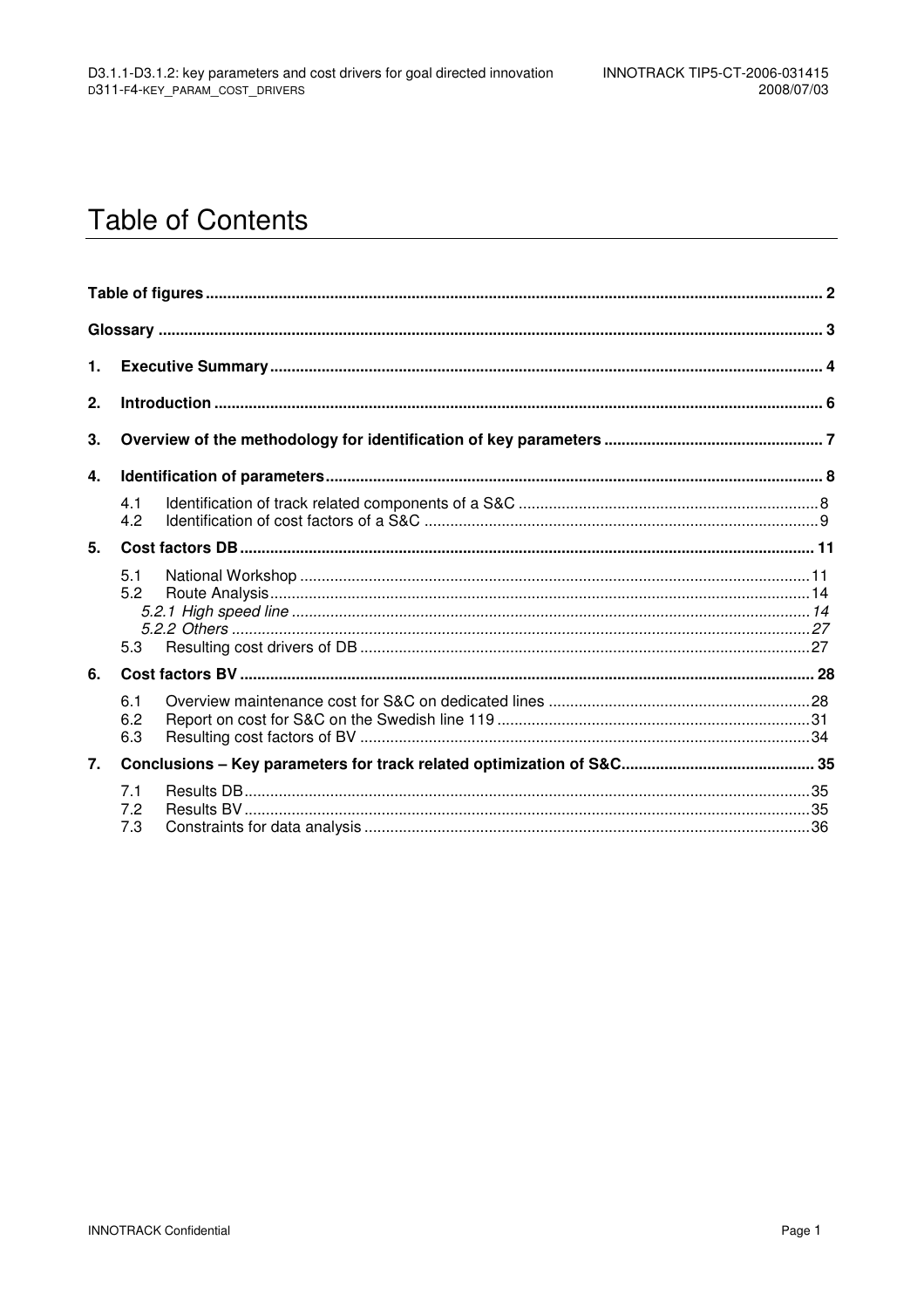# Table of figures

| Figure 10 Resulting overall S&C costs categorised by S&C types (incl. maintenance, inspection/service/test)  |  |
|--------------------------------------------------------------------------------------------------------------|--|
|                                                                                                              |  |
|                                                                                                              |  |
| Figure 13 Cost driving MTN-activities over all costs and S&C types with R = 190 - 2500m  23                  |  |
| Figure 14 Cost driving MTN-activities over all costs and S&C types per unit reduced to $R = 190 - 2500$ m 24 |  |
|                                                                                                              |  |
|                                                                                                              |  |
|                                                                                                              |  |
| Figure 18 Cost for one type of S&C on different track sections (definition of long-range and short-range     |  |
|                                                                                                              |  |
|                                                                                                              |  |
|                                                                                                              |  |
|                                                                                                              |  |
|                                                                                                              |  |
|                                                                                                              |  |
|                                                                                                              |  |
|                                                                                                              |  |

Table 6 S&Cs on line 119 ............................................................................................................................... 32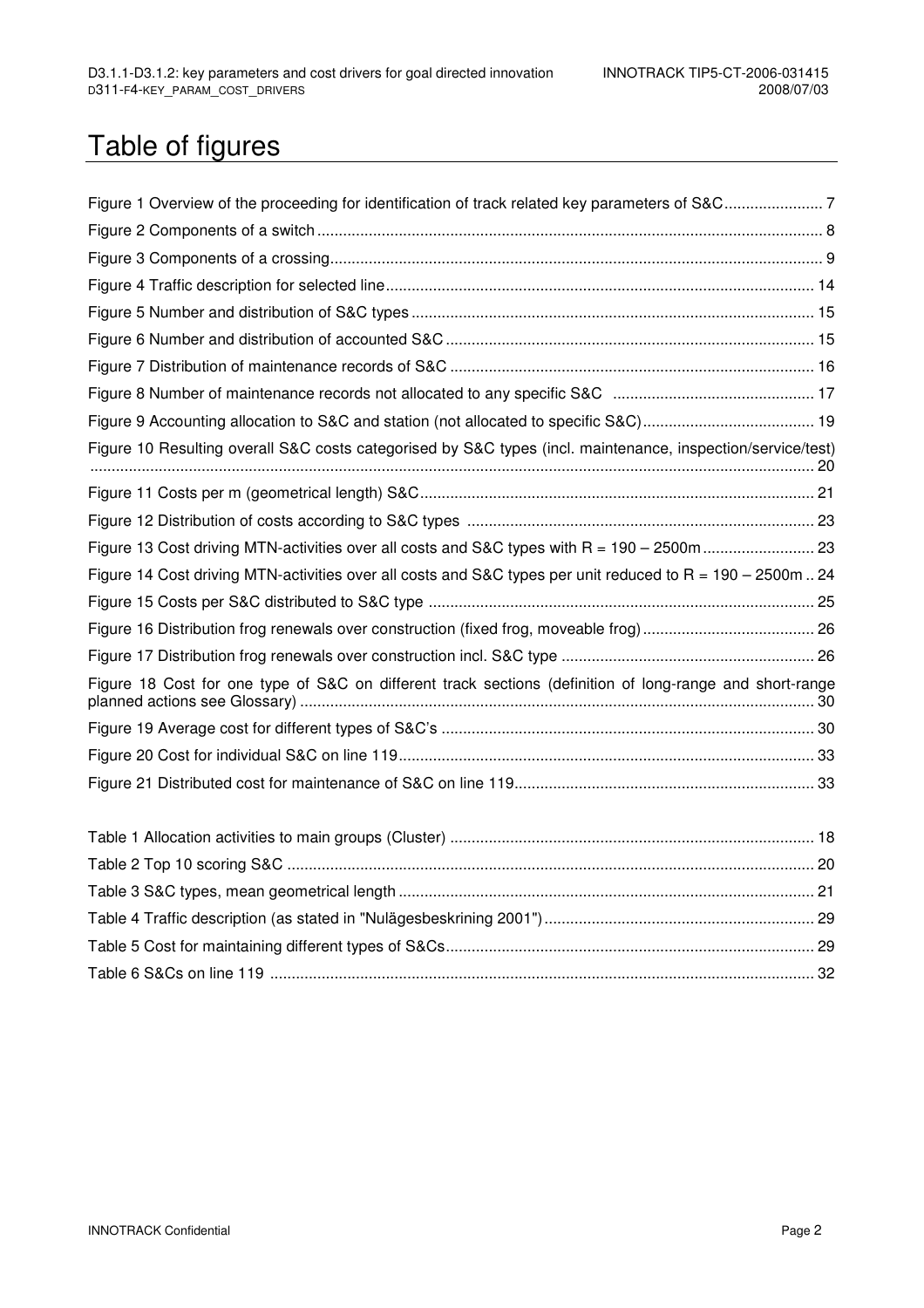## **Glossary**

### Abbreviations

| Abbreviation/acronym | <b>Description</b>             |
|----------------------|--------------------------------|
| <b>LCC</b>           | Life cycle costing/ costs      |
| S&C                  | Switches and crossing          |
| <b>DLD</b>           | Driving and locking devices    |
| <b>TP</b>            | Technical place (SAP R/3 Netz) |
| MA                   | maintenance activity           |
| <b>MTN</b>           | maintenance                    |
| <b>MGT</b>           | <b>Million Gross Tonnes</b>    |
| ΙM                   | Infrastructure Manager         |

### Definitions

#### **BV categories**

| Term                                                  | <b>Description</b>                                                                                       |
|-------------------------------------------------------|----------------------------------------------------------------------------------------------------------|
| actions<br>planned<br>Short-range<br>after inspection | mainly include adjustment, build up welding and minimal repairs as<br>actions after inspection           |
| actions<br>planned<br>Long-range<br>after inspection  | include replacement of frogs, switch rails and check rails as part of the<br>condition based maintenance |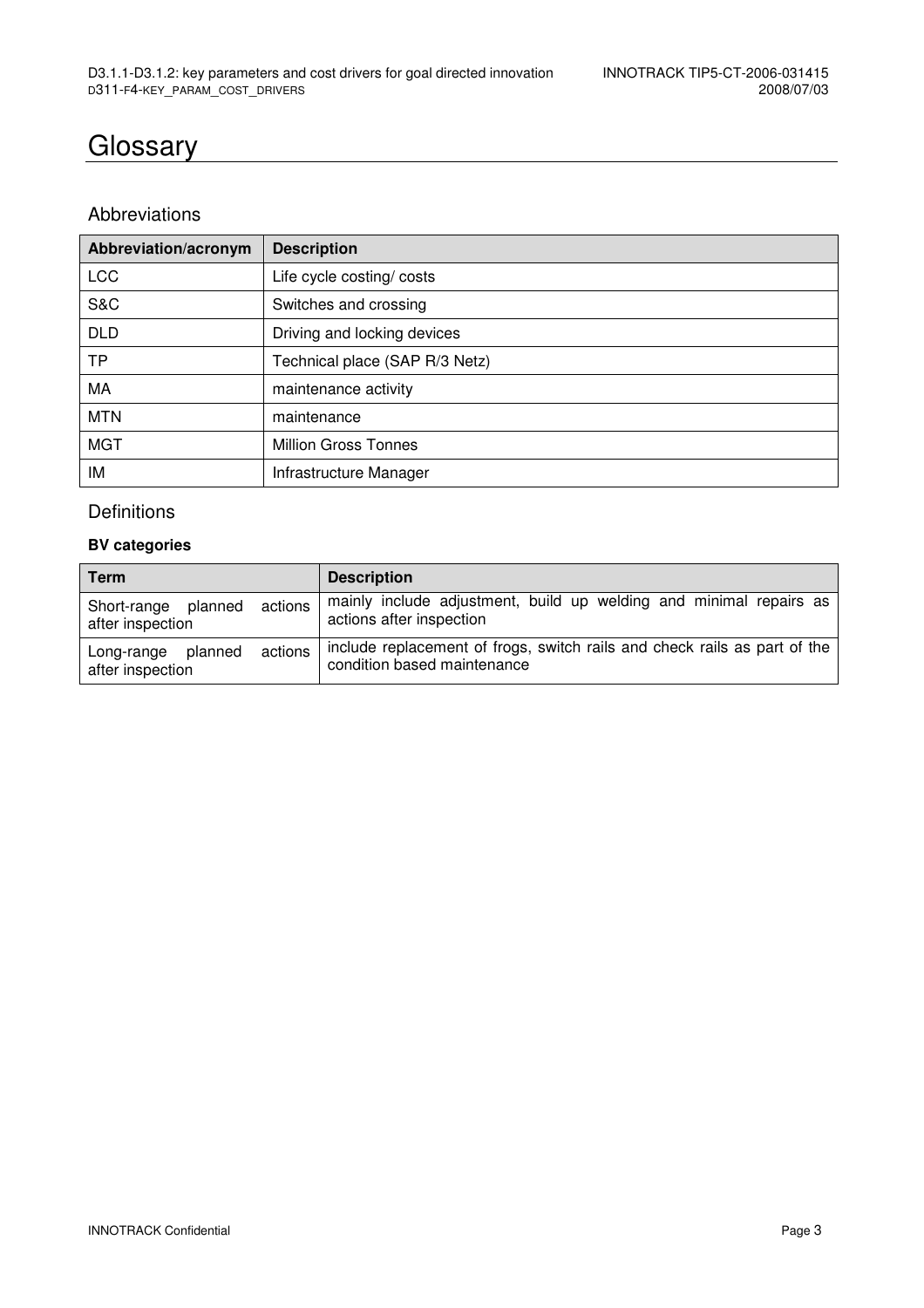## 1. Executive Summary

The aim of the Innotrack project is to reduce Life Cycle Costs of about 30%. Therefore the purpose of this deliverable is to identify the key parameters for optimizing the track related performance of S&C.

This is be done by embedding the analysis of real cost factors into the identification of track related components and the general cost factors of a S&C. Key parameters for optimization are then identified by combining the results of cost factor analysis with the identified components and cost factors.

Because of insufficient infrastructure data bases for getting data of costs for maintenance activities as far as possible representative lines have been selected for the cost factor analysis.

The analysis of the selected high speed line from DB (with UIC 60 S&C, mixed traffic with about 17.5 MGT/year (average) and 458 chosen S&C) has identified the following key parameters:

- a. **50%** of the overall costs are for **inspection, service and test measures.** These are thus the main cost drivers overall at the selected DB line.
- b. **excluding inspection/service/test** the main cost drivers with 65% are renewal of half set of switch  $(35%)$ , large elements  $<sup>1</sup>$  (17%) and frog renewal (13%).</sup> The other activities like welding, corrective maintenance (e.g. minimal repair), tamping etc. sum up "only" to 35% on the selected line.
- c. First results from another DB analysis confirm this conclusions in general but show that the **costs for renewal of switch rails are roughly equal to the costs for renewal of frogs**.

The analysis of the maintenance costs of the selected line from BV (with mixed traffic (about 25% passenger and 75% freight traffic) with assumed 18 MGT/year) has identified the following key parameters:

The main cost drivers (**without inspection/service/test**) are

- Short-range planned actions after inspections with 30% (mainly including adjustment, build up welding and minimal repairs as actions after inspection)
- Long-range planned actions after inspection with 26% (including replacement of frogs, switch rails and check rails as part of the condition based maintenance)
- Costs for inspections & predetermined maintenance with 17%.

The costs for these measures sum up to 73% while the amount for the other activities inspection, grinding and tamping are of 27%.

Because the distribution of the maintenance costs to the detailed activities for short- and long-range planned actions and for failure costs is not yet available further analysis is required to break down the costs to types of S&Cs and to the associated maintenance activities and components of a S&C. As well as to investigate is the difference between the costs for DB and BV.

Follow-up analyses for other routes with different characteristics are under way. It will be reported in later deliverables which will also include data analysis from other railways.

-

<sup>&</sup>lt;sup>1</sup> The data bases do not include detailed specifications of the category 'large elements', but this category includes large components like frogs, switch rails, check rails etc.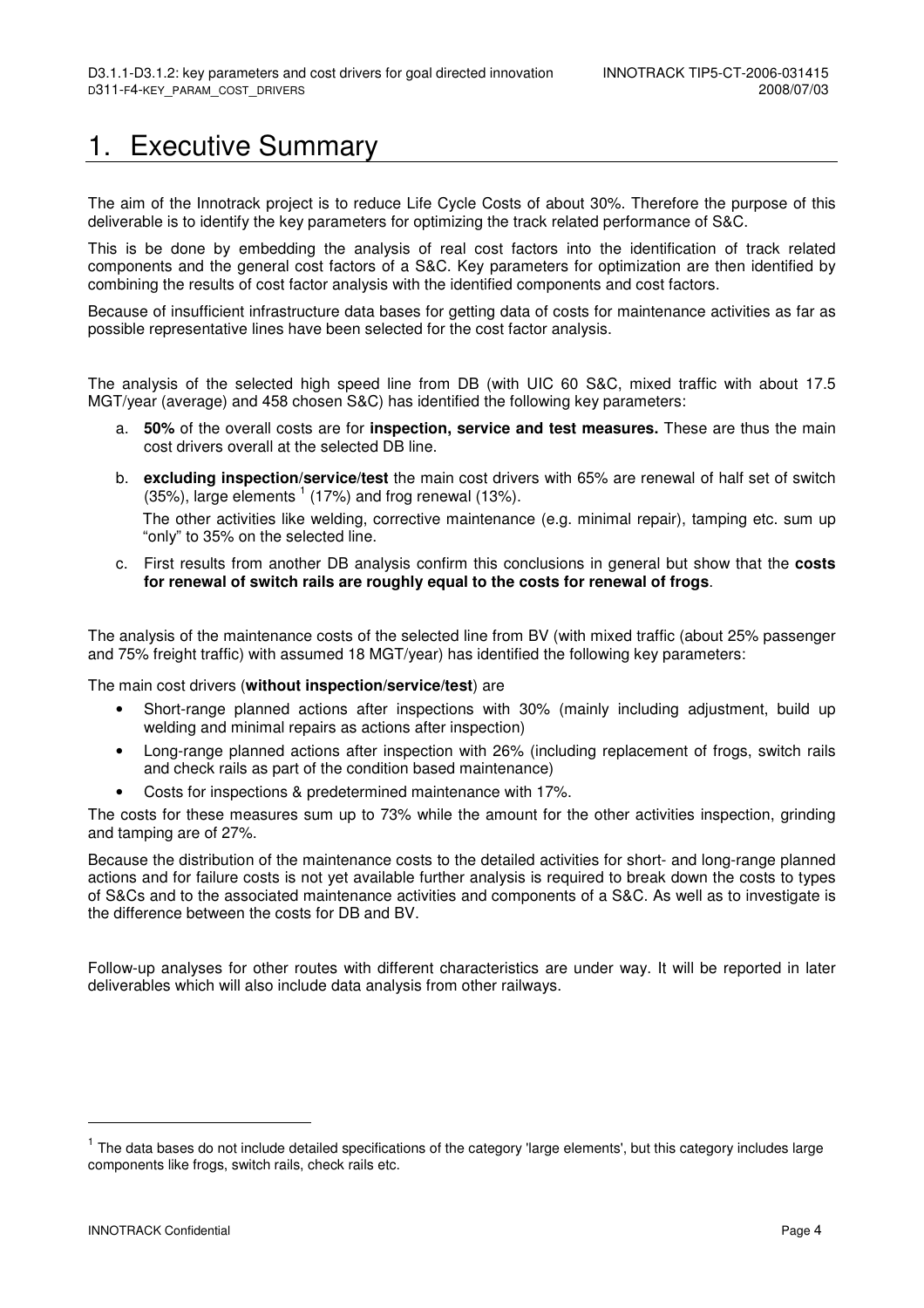| Workpackage                   | 3.1 - Switches and Crossings  |             |       |              | Start date or starting event: | T0  |             |         |
|-------------------------------|-------------------------------|-------------|-------|--------------|-------------------------------|-----|-------------|---------|
| Participant id                |                               | BV          | ADIF  | Chalmer<br>s | DB                            | VAE | <b>VCSA</b> | Prorail |
| Person-months per participant |                               | 9           | 1.5   | 20           | 40                            | 6   |             | 1.5     |
| Participant id                |                               | <b>RRUK</b> | Corus | NR.          |                               |     |             |         |
|                               | Person-months per participant | 10          |       | 1.5          |                               |     |             |         |

#### **Objectives**

- Establishment of a predictive model for switch dynamics and deterioration.
- Prediction of the effect of increased axle loads on switches and crossings.
- Development of new and innovative switch designs to decrease maintenance and to handle increased axle loads
- Identification of best practices, improvement and implementation of innovative maintenance strategies and techniques

#### **Description of work**

#### **Task 3.1.1 – Duty Conditions**

Duty conditions: measurements of the influence of vehicles (dynamic forces, esp. lateral and impact forces to the frog) on the switch, simulations. Compare with simulations, calculation of the resulting forces and stresses in the switch, based on statistical data for vehicle conditions (wheel profiles)

#### **Task 3.1.2 – Failure catalogue**

Failure catalogue, influence of different loads, optimization of switch design, material and maintenance technology and strategy

#### **Task 3.1.3 – Best practice benchmarks**

Benchmark of the experience of the partners for indicated switches and duty conditions to find "best practice"

#### **Task 3.1.4 – Cost drivers**

Identification of cost drivers in the switch (track) in terms of LCC

#### **Task 3.1.5 - Materials**

Optimize material – best choices and new materials

#### **Task 3.1.6 - Optimisation**

Optimize a) global and local geometry (alignment, profiles of rail, frog)

Optimize b) horizontal track-elasticity and vertical frog-elasticity incl. proof of reduced deterioration

#### **Task 3.1.7 - Maintenance**

Optimize maintenance in all areas including lubrication, grinding, inspection technologies

#### **Deliverables**

**D3.1.1** Definition of key parameters and constraints (M9)

**D3.1.2** • Report on Cost drivers for goal-directed innovations (M18)

#### **Milestones and expected results**

M3.1.1 Ranking of problems in switches in terms of their economic impact (M16)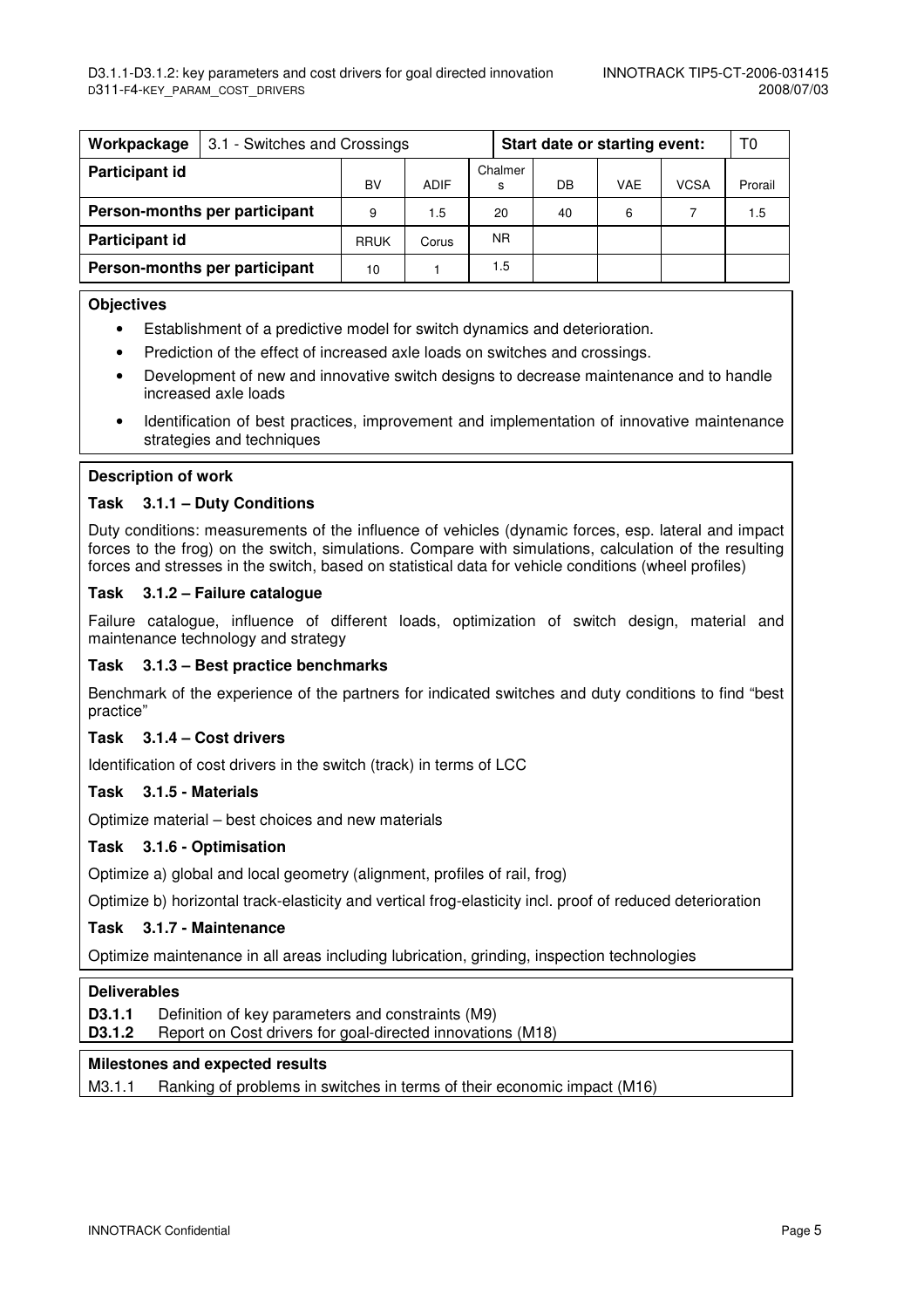# 2. Introduction

The aim of the Innotrack project is to reduce Life Cycle Costs of about 30%. Therefore the purpose of this document is to identify the key parameters for optimizing the track related performance of S&C.

To define key parameters and constraints in optimization of S&C in respect to a reduced LCC you have to take into account the analysis of cost factors.

This leads to the following proceeding:

- In the first step the track related components of a S&C are to be identified followed by the compilation of the general cost factors which result from maintenance activities. This gives an unvalued overview over all possible factors.
- In the second step real cost factors based on the analysis of maintenance costs are to be identified.
- Putting steps one and two together the analysis of the cost factor results give a valued overview over that parameters which have the greatest impact on costs and are therefore of greatest importance in the track related optimization of S&C: the **key parameters for track related optimization of S&C**.

This approach explains the merging of deliverables D3.1.1 and D3.1.2 in a single document.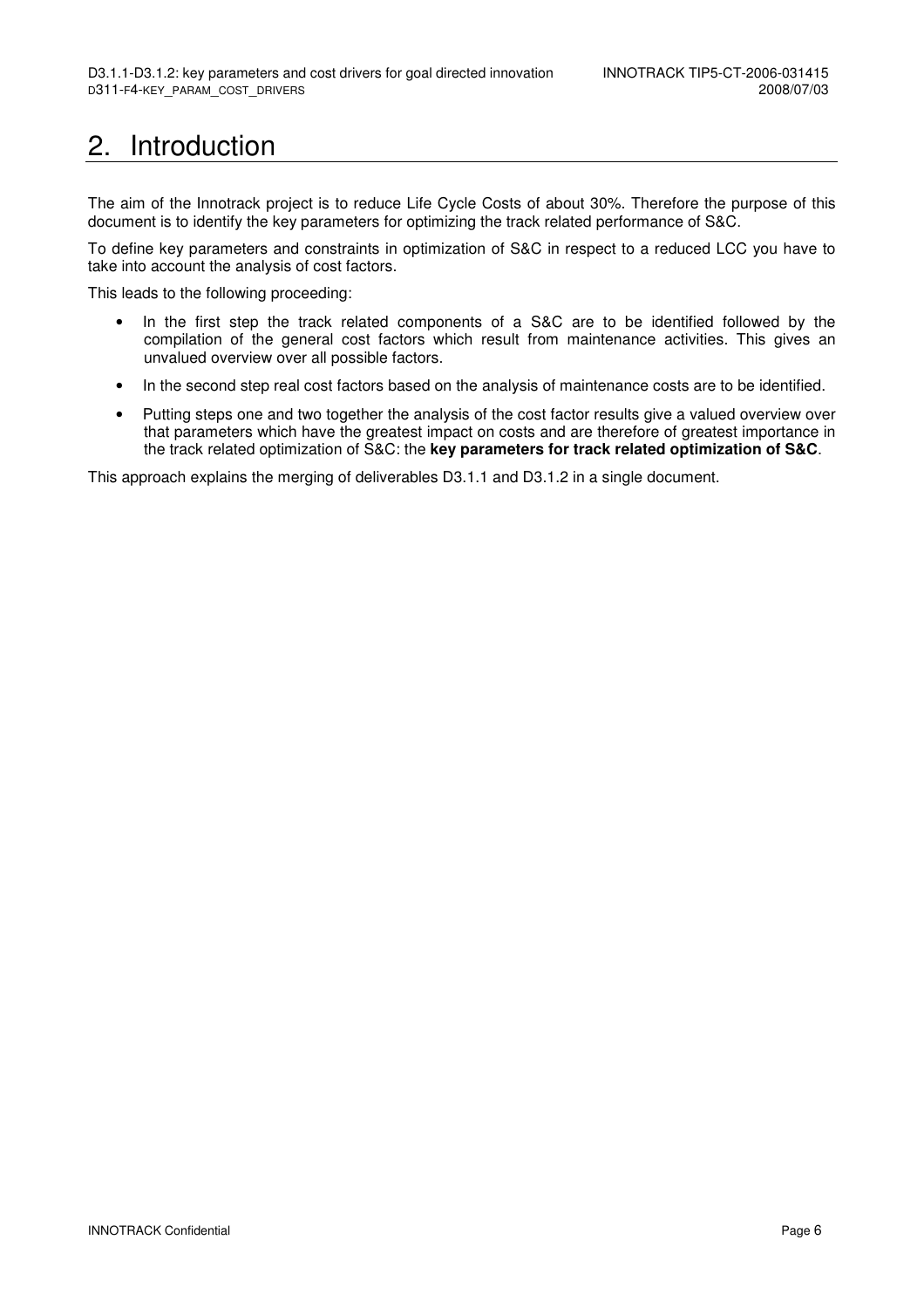# 3. Overview of the methodology for identification of key parameters

The previous section explained why deliverables D3.1.1 and D3.1.2 are merged together. To go more into detail the analysis of cost factors (D3.1.2) is embedded into the identification of track related components and the general cost factors of a S&C (D3.1.1). Key parameters for optimization (D3.1.1 cont.) are then identified by combining the results of cost factor analysis with the identified components and cost factors.



#### **Figure 1 Overview of the proceeding for identification of track related key parameters of S&C**

In the ongoing work of WP3.1 the identified key parameters are to be optimized. In this respect deliverable D3.1.1 / D3.1.2 builds the base for that ongoing work.

#### Constraints:

- Inspection and service activities are based on planned maintenance;
- Insufficient infrastructure data bases for getting data of costs for maintenance with a detailed allocation to several components and maintenance actions;

This is obviously a problem for all railways. Therefore as the solution adopted in SP 3.1 specific routes have been chosen and analysed.

• As far as possible representative lines are selected for the cost factor analysis.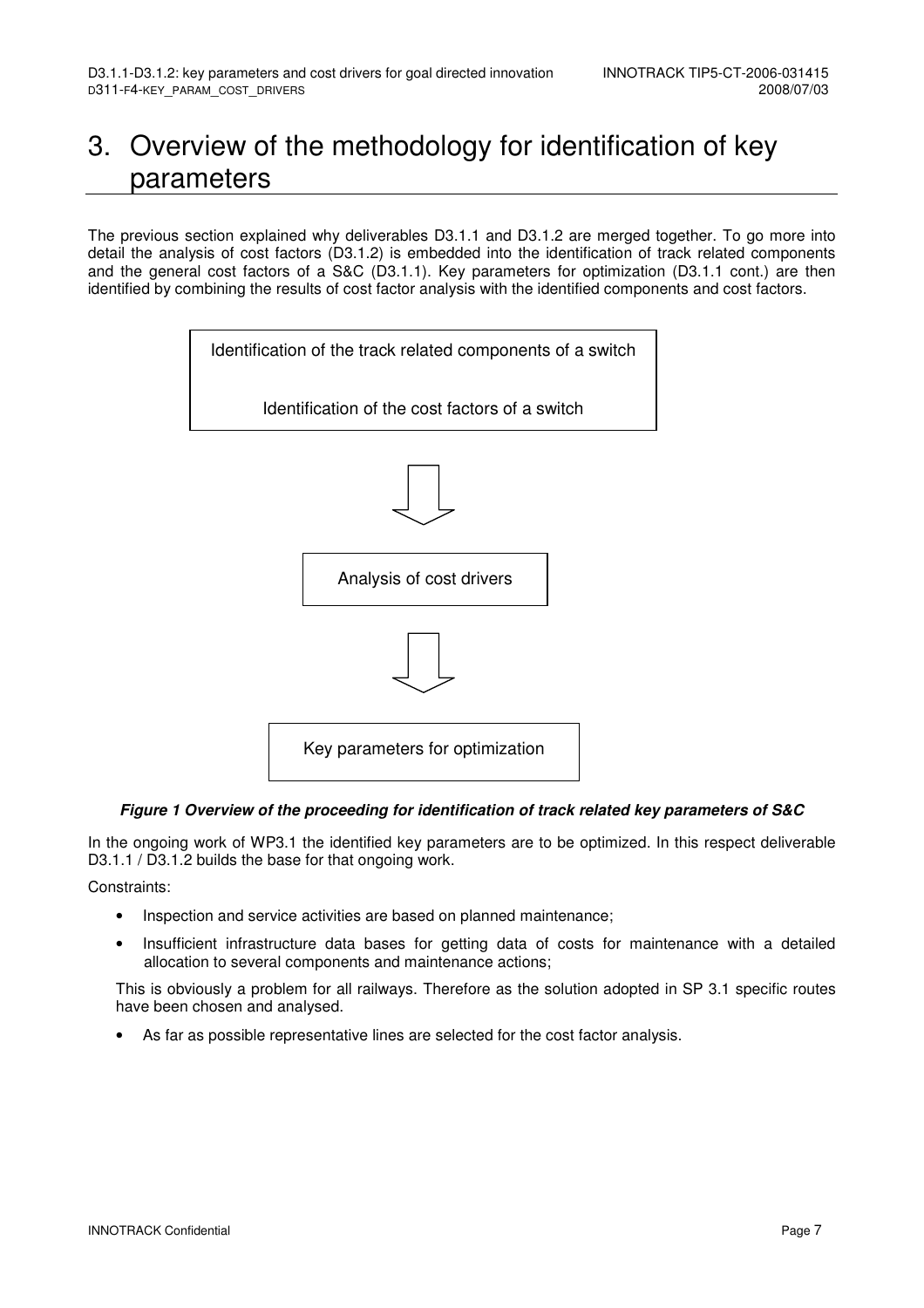## 4. Identification of parameters

In this chapter, general parameters of track related components and cost factors of a S&C are described. No cost analysis is carried out here.

### 4.1 Identification of track related components of a S&C

Figures 2 and 3 show in general the components of the switch and crossing section.



**Figure 2 Components of a switch**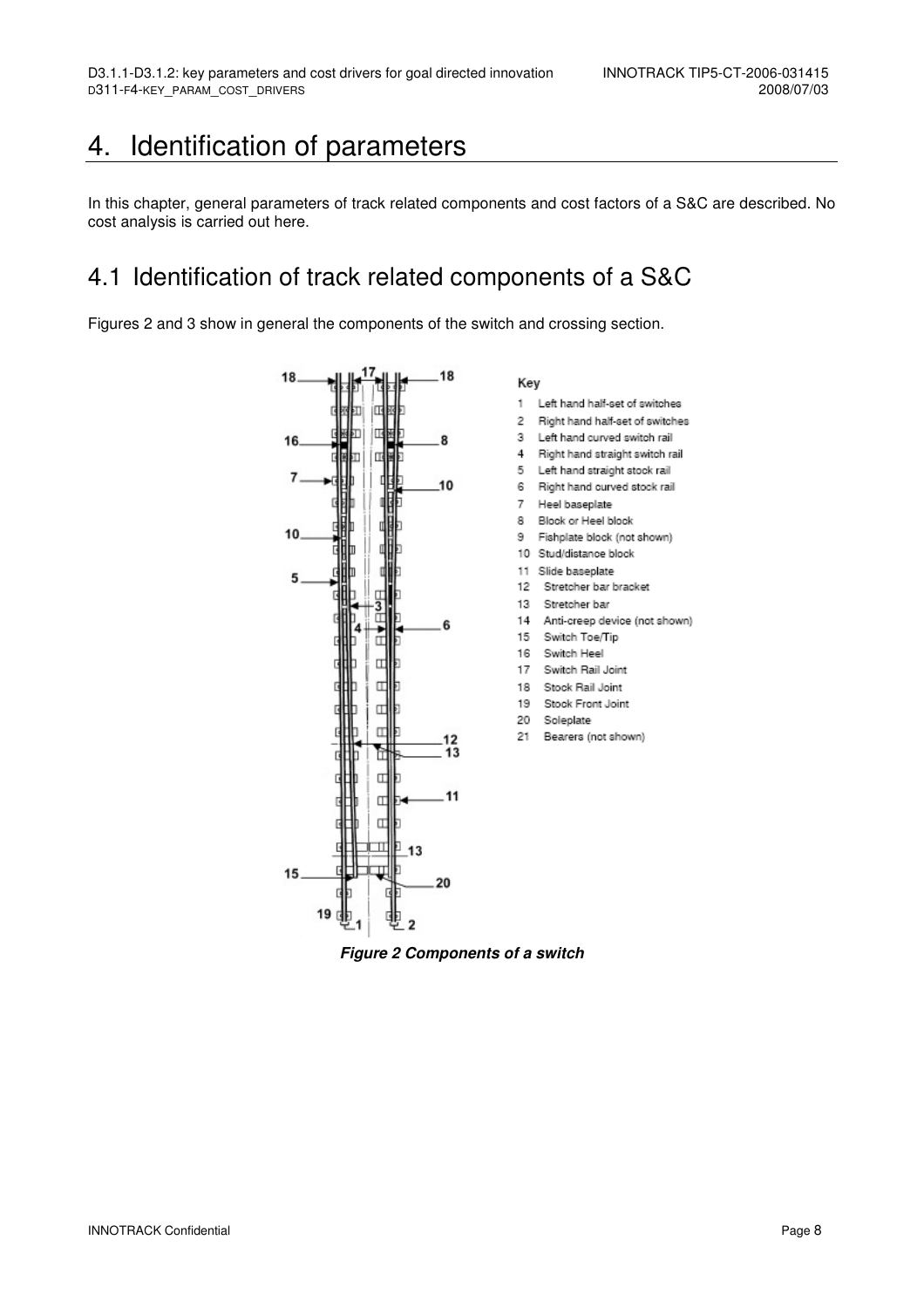

**Figure 3 Components of a crossing** 

Within the Innotrack project and in respect to the level of detail of the data bases employed in this study the following main components are of interest:

- Switch rail
- Stock rail
- Frogs
- Check rail
- Fastenings
- Sliding chairs
- Blade rollers
- Plates
- Sleepers

### 4.2 Identification of cost factors of a S&C

In general there are three main groups of activities which lead to or include activities that create costs: inspections, service and maintenance.

Service is e.g. lubrication. Maintenance activities are e.g. repair, renewal, grinding, tamping, welding.

In respect to the level of detail of the data bases the main cost of a S&C result from:

- inspection
- service
- tests (i.e. ultrasonic test)
- corrective maintenance
	- o repair
	- o renewal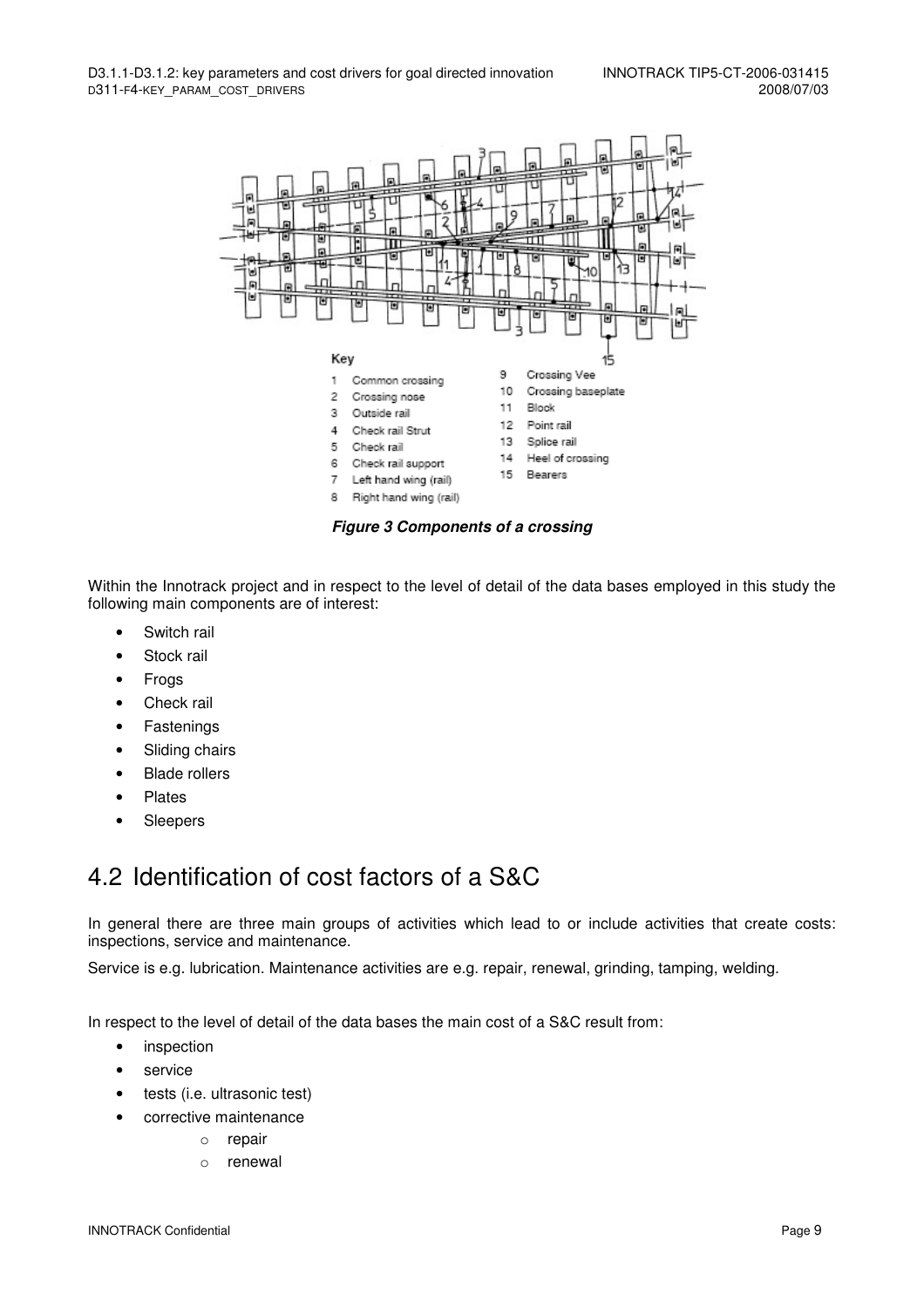- grinding
- tamping
- welding
- (penalties; only in single countries and not of interest within this deliverable)
- Note 1: In chapter 5 "Cost factors DB" maintenance activities contain corrective maintenance (see table 1, Allocation activities to main groups (Cluster)).
- Note 2: In chapter 6 "Cost factors BV" maintenance costs are related to the terms "short-range planned", "long-range planned" and "failure costs". These terms need to be detailed to break down the costs with respect to types of S&C and to the associated maintenance activities and components of a S&C.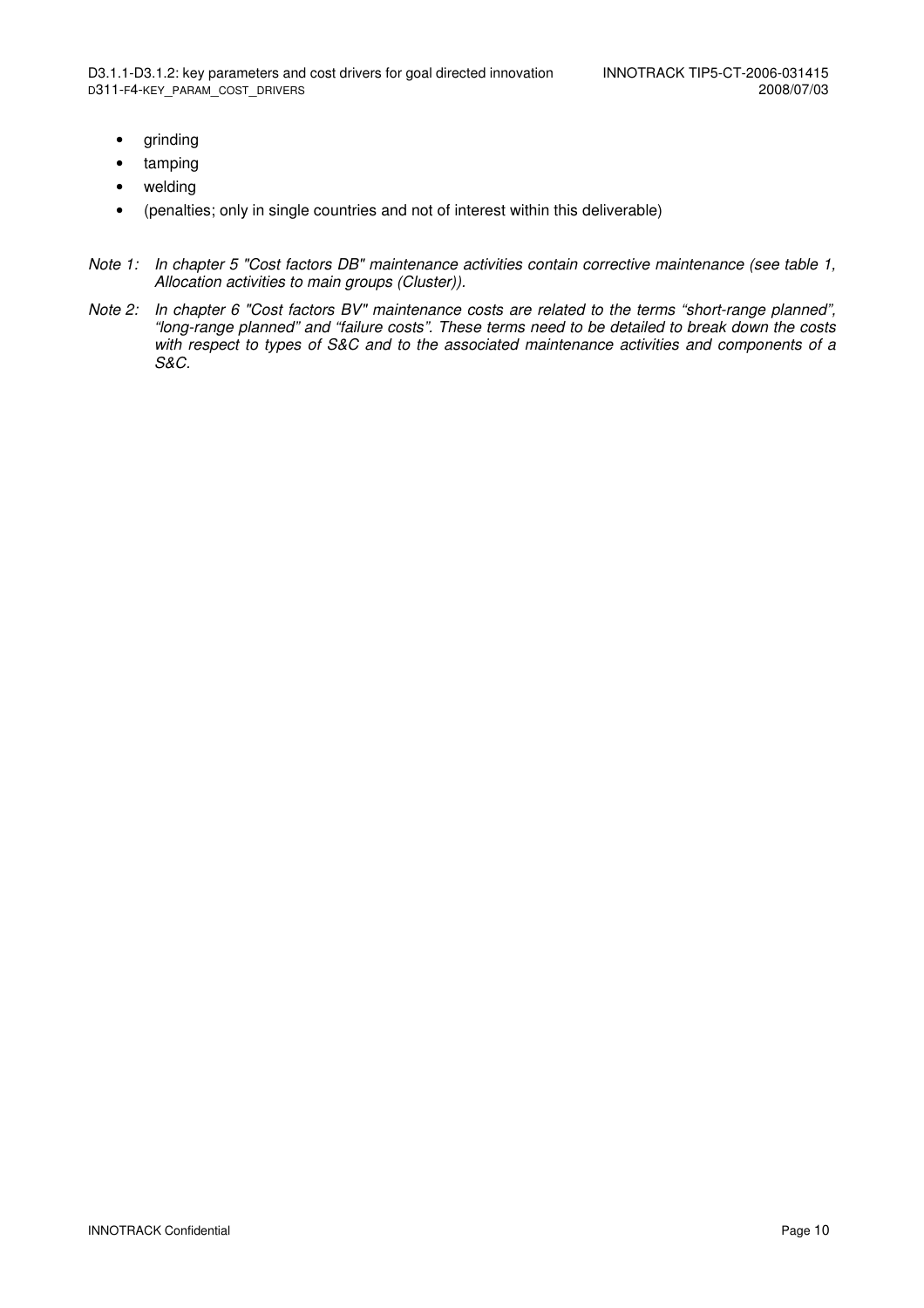# 5. Cost factors DB

#### **Coordination: DB, Nicole Kumpfmüller**

The aim of Innotrack is reducing the LCC about 30%. The task of this working deliverable is identifying the cost factors of S&Cs and crossing and selecting critical items for focusing within the following activities. Because SP1, SP3 and SP6 needed this information it was carried out as a joint task.

Steps:

- National Workshop
- Selection of route and analysis (start with one route and approx. 500 S&C)
- SAP R/3 queries (filtering data by maintenance activities for S&C)
- Access database for analysis and storage
- Extension of database and validation of data

### 5.1 National Workshop

The workshops have been the first step to identify the national problems. The aim was that the critical S&C and the main problems should be identified and directed to SP3.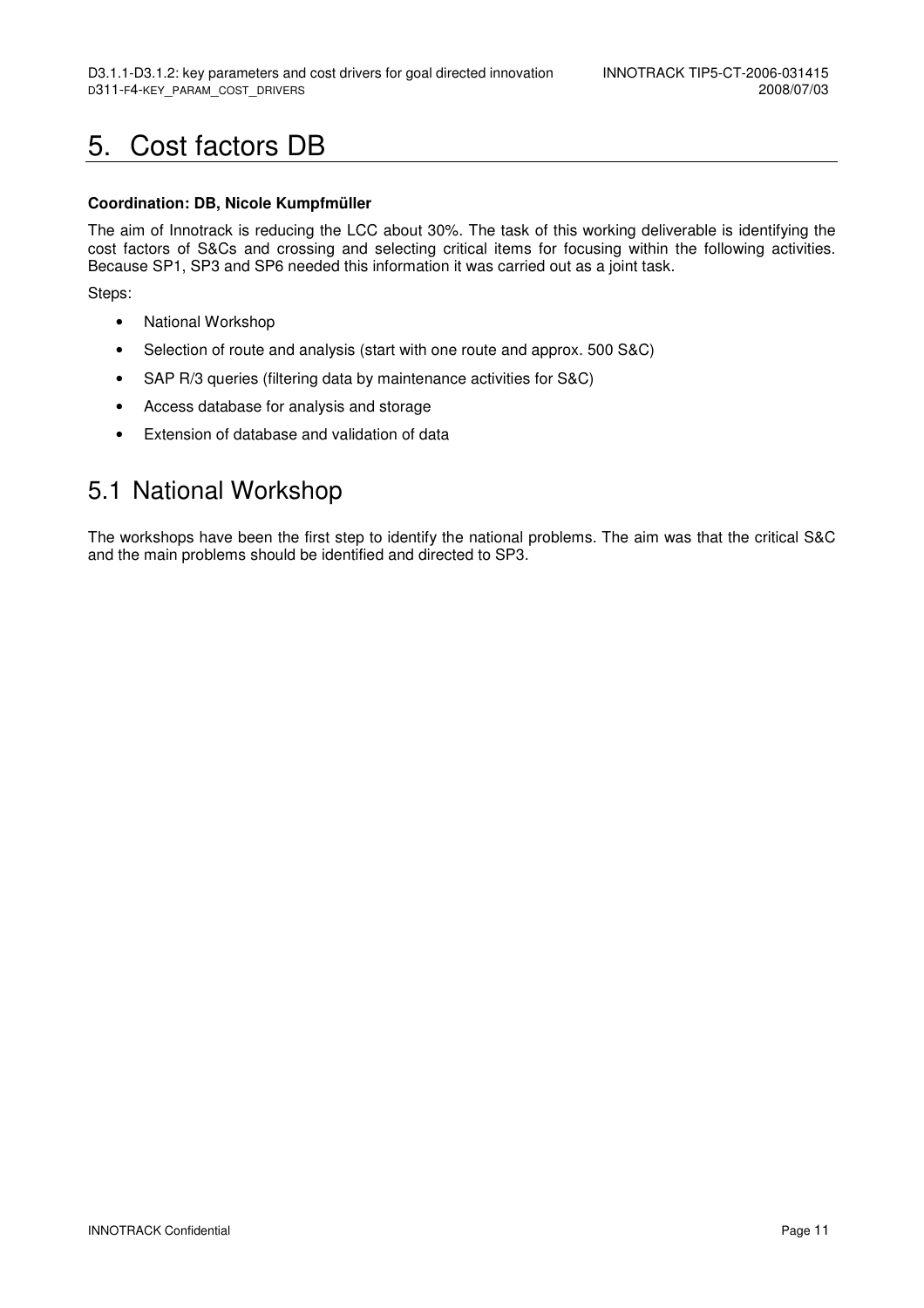D3.1.1-D3.1.2: key parameters and cost drivers for goal directed innovation InNOTRACK TIP5-CT-2006-031415 D311-F4-KEY\_PARAM\_COST\_DRIVERS 2008/07/03

| Nr. | <b>Question</b>                                                             | Relevance | Cause                                       | <b>Boundary condition</b>          | <b>Solution</b>                                               | <b>Track/Line</b>         | Innotrack addressed questions                                                                                                                                                                                                                                                                                                                            |
|-----|-----------------------------------------------------------------------------|-----------|---------------------------------------------|------------------------------------|---------------------------------------------------------------|---------------------------|----------------------------------------------------------------------------------------------------------------------------------------------------------------------------------------------------------------------------------------------------------------------------------------------------------------------------------------------------------|
|     | Common crossing wear                                                        |           | Crossing construction,<br>wheel set profile |                                    |                                                               |                           | How can crossing wear be reduced?                                                                                                                                                                                                                                                                                                                        |
| I1. | Common crossing wear:<br>Deformation, head checks                           |           | (concave running?)                          |                                    | Threshold for wheel<br>profile optimisation,                  | Common crossing           | Can we adopt a meaningful threshold for wheel<br>profile, and if so, what is it?                                                                                                                                                                                                                                                                         |
|     | Wear development on<br>common crossings: which<br>steel grade is necessary? | 4/4       |                                             |                                    | material grade,<br>geometry and<br>construction               | test track<br>Haste - ??? | What material grades are essential?                                                                                                                                                                                                                                                                                                                      |
|     | Common crossing<br>construction - Cast<br>crossing weld<br>acceptability    |           |                                             |                                    |                                                               |                           | Can crossing wear be avoided with the<br>application of specialised crossing<br>construction?                                                                                                                                                                                                                                                            |
| l2  | Heat conduction in built-<br>up welds                                       | 3/1       |                                             |                                    | Quality assurance                                             |                           | How can quality assurnace of built-up welds be<br>accomplished?<br>Best practice: Optimum process for built-up<br>welds - short track closures versus quality?<br>Durability of built-up welds in connection with<br>load and wear policies?<br>At the moment there is no verification data<br>available<br>Has operational relevance to track closures. |
| l3  | Optimum maintenance?<br>(How, when, what?)                                  | 3/1       |                                             |                                    | Detail essential                                              |                           | What should optimum switch maintenance look<br>like? (questions of organisation, procedure,<br>details and materials)                                                                                                                                                                                                                                    |
| 14  | Horizontal wear in a<br>switch blade mechanism:                             | 3/2       |                                             | Smaller radius (less<br>than 500m) | Backenschiene +<br>ZGV<br>Volumenvergütung<br>generell? - ??? |                           | Which solution can be adopted against<br>horizontal wear in switch blade mechanism on<br>tight radius curves?                                                                                                                                                                                                                                            |
|     | right to left, or left to right                                             |           |                                             |                                    | Use tempered<br>components -<br>significance?                 |                           | Would application of tempered<br>materials/components be reasonable?                                                                                                                                                                                                                                                                                     |
| 5   | Switch blade crack; switch<br>blade break                                   | 1/1       |                                             |                                    | Always use Witec<br>blades                                    |                           |                                                                                                                                                                                                                                                                                                                                                          |
| 16  | Head checks on switch<br>blades                                             |           |                                             |                                    |                                                               |                           |                                                                                                                                                                                                                                                                                                                                                          |
|     | At what speed should we<br>intall flexible timbers?                         | 1/1       |                                             | Track bed; bogie<br>construction   |                                                               |                           |                                                                                                                                                                                                                                                                                                                                                          |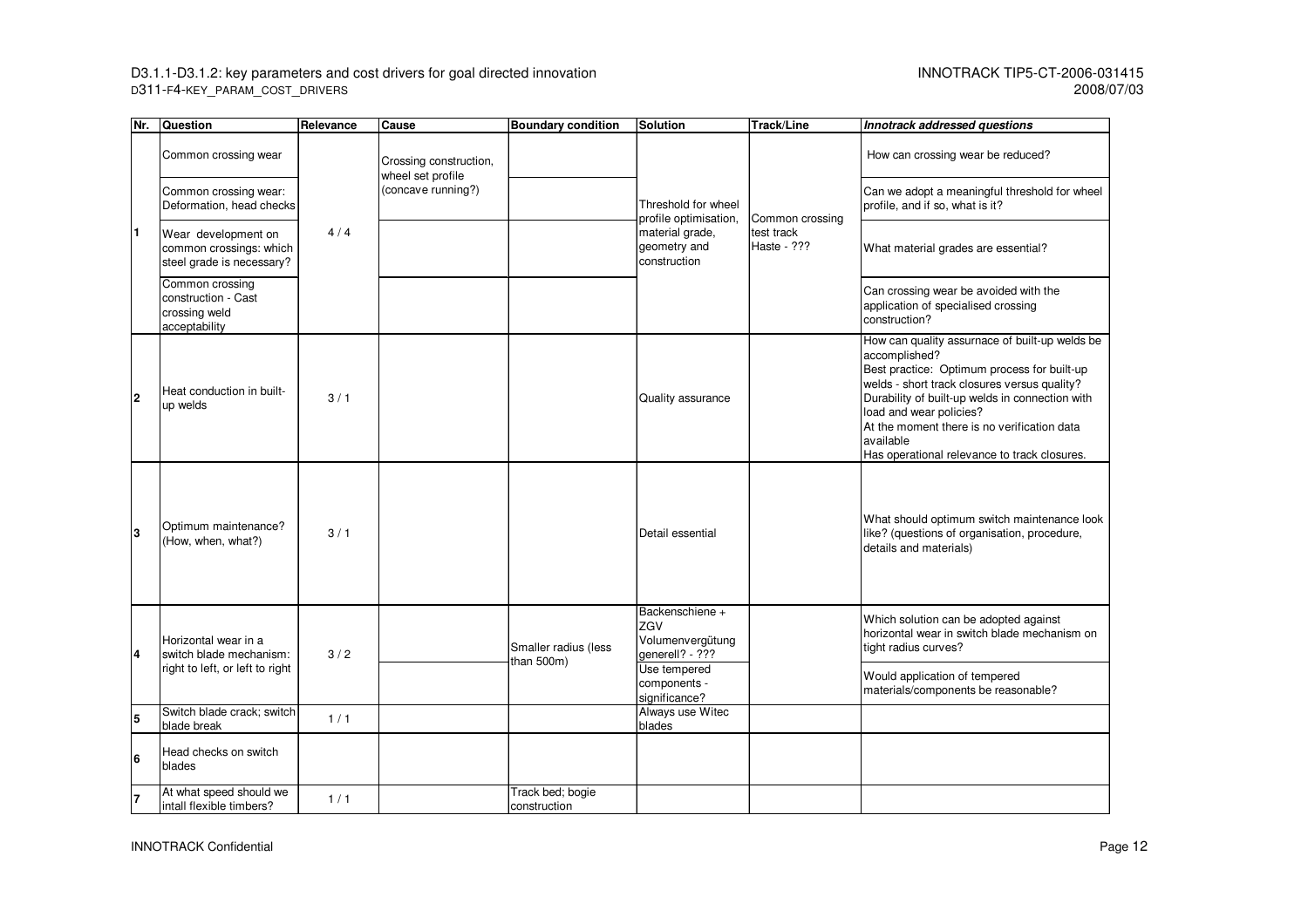| <b>S&amp;C - DLD</b> |
|----------------------|
|                      |

| Nr. | <b>Question</b>                                                       | Relevance | <b>Cause</b>                                                                          | <b>Boundary condition</b>                                | Solution                                                                                     | Track/Line                                                      | Innotrack addressed questions                                                                |
|-----|-----------------------------------------------------------------------|-----------|---------------------------------------------------------------------------------------|----------------------------------------------------------|----------------------------------------------------------------------------------------------|-----------------------------------------------------------------|----------------------------------------------------------------------------------------------|
| I1  | Connection of control<br>centre to drive                              | 4/1       | Manufacturer specified<br>interfaces                                                  | Migration to a newer<br>system                           | Excellent interfaces<br>with the control<br>system                                           |                                                                 |                                                                                              |
| l2  | Inspection period                                                     | 4/1       | Various periods for<br>superstructure and LST                                         |                                                          | Harmonised and<br>optimised control<br>process                                               |                                                                 | Actions of other railways                                                                    |
| IЗ  | Energuy for point heating                                             | 4/2       | High energy costs for<br>point heating                                                | Winter, low<br>temperatures, large radii energy sources, | Optimisation of point<br>heating, alternative<br>insulation                                  | Check out ground<br>heating - ???                               | Best practise                                                                                |
| l4  | Point-end detection<br>system                                         | 3/4       | Yes-no answer                                                                         |                                                          | End detection<br>through gap<br>measurement.<br>documentation of<br>development of<br>faults | 1733                                                            |                                                                                              |
| l5  | Specification of the point<br>drive, control and<br>monitoring system | 3/3       | High maintenance<br>expenditure                                                       |                                                          | Specification                                                                                |                                                                 |                                                                                              |
| l6  | Specification of the<br>monitoring system                             | 3/3       | No standards, no<br>parameters for the<br>monitored values                            | Heavily used routes                                      | Standardised<br>monitoring system                                                            | Investigation area -<br>existing interface<br>monitoing systems | How much should be monitored?<br>Which switches?<br>Pro active maintenance?<br>Best practise |
|     | Lubrication of the switch<br>Clamp lock<br>Slide chair<br>???         | 4/3       | Short service life and<br>inapplicability for all<br>specialised application<br>areas | Heavy use, frequent<br>switch operation                  | Optimisation of the<br>lubricant to extend<br>the service life                               | Investigation area -<br>Lubrication                             |                                                                                              |

Legend:

- Figures in column "relevance":
	- $\circ$  scale of 1 to 4, figure 4 means high, figure 1 low priority/importance.
	- o First figure is related to costs, second figure to relevance/importance for operation of rail system based on subjective assessment of the workshop members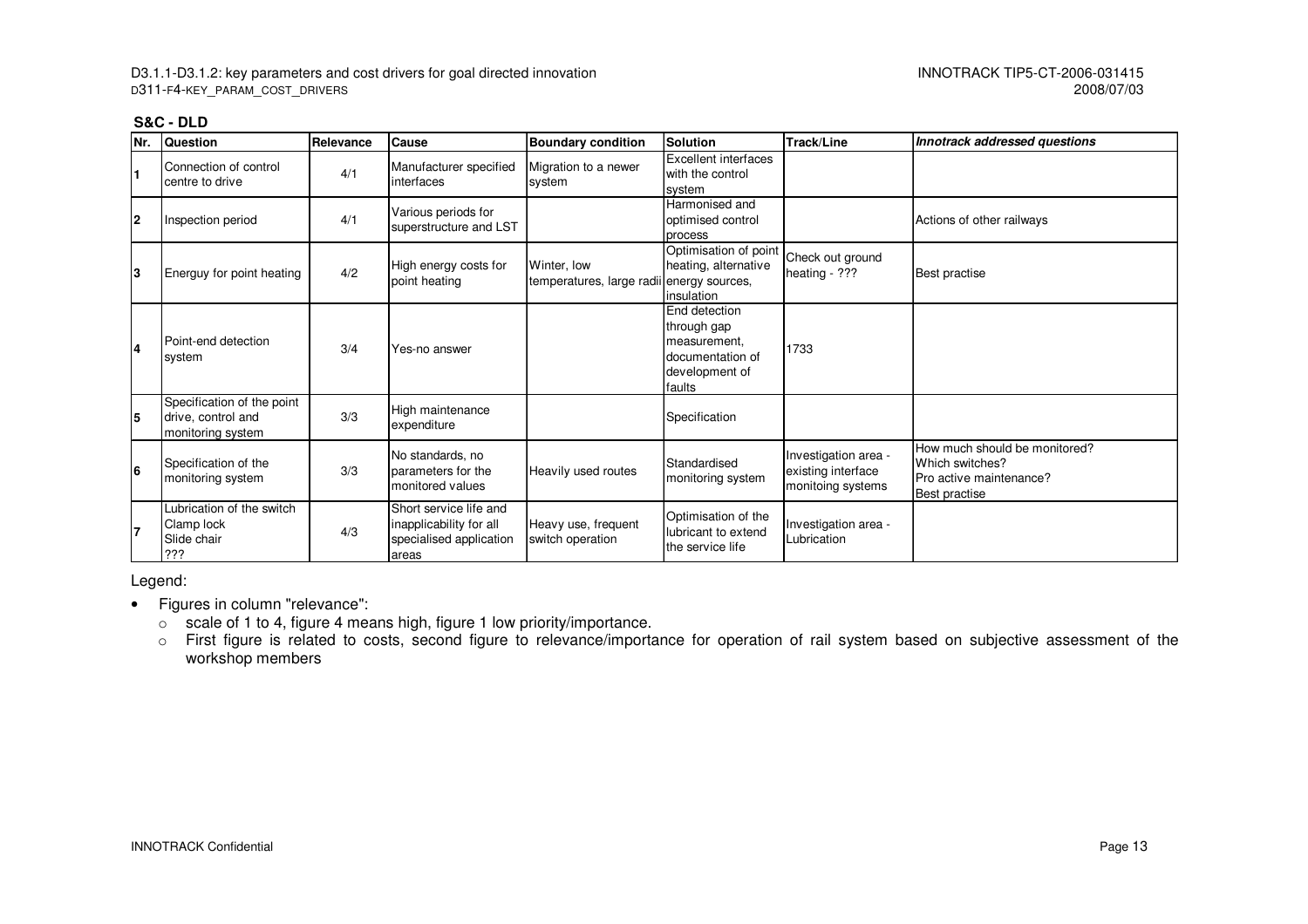Task of the benchmark was a ranking of the critical S&C.

Thereby in this analysis the relevance is quantified out as an disproportionate expenditure / costs (in relation to comparable systems) and operation.

Beside the assets (components, system) also DB internal processes are key indicators for national problems.

The conclusion of the national workshop was that the project should focus on the major costs of S&C: system and maintenance.

### 5.2 Route Analysis

Therefore for validation and creation of a database a specific route was chosen. Both the boundary conditions have to be analysed and the annual costs and major proportions (cost drivers).

All data are based on the EDV system SAP R/3 Netz which is a maintenance database and controlling frontend of DB Netz. Within the system the infrastructure is clustered (technical place – TP) and measures are described (maintenance activity – MA). Each maintenance activity is accounted for and allocated to the TP. The TP describes an individual S&C or a track section with specific constructions / components. In dependency of the level of detail, MA could be assigned to the section or to the higher level route or station, which means e.g. an assembly of S&C. All MA are normally based on inspection results or are result of a failure (e.g. no endposition, system or component breakdown).

### 5.2.1 High speed line

The selected line is a high speed line with UIC 60 switches and mixed traffic with about 17,5 MGT/year (average, see figure below). The investigation period is from 01.01.2005 to 30.03.2007.



#### **Figure 4 Traffic description for selected line**

Legend for figure 4:

| • ICE: InterCityExpress,     | maximum speed of 250 km/h,                                              | max. axle loads of 20 to |
|------------------------------|-------------------------------------------------------------------------|--------------------------|
| $\bullet$ IC: InterCity,     | maximum speed of 200 km/h,                                              | max. axle loads of 20 to |
| $\bullet$ Gz: freight train, | maximum speed of 120 km/h, in part 160 km/h, max. axle loads of 22,5 to |                          |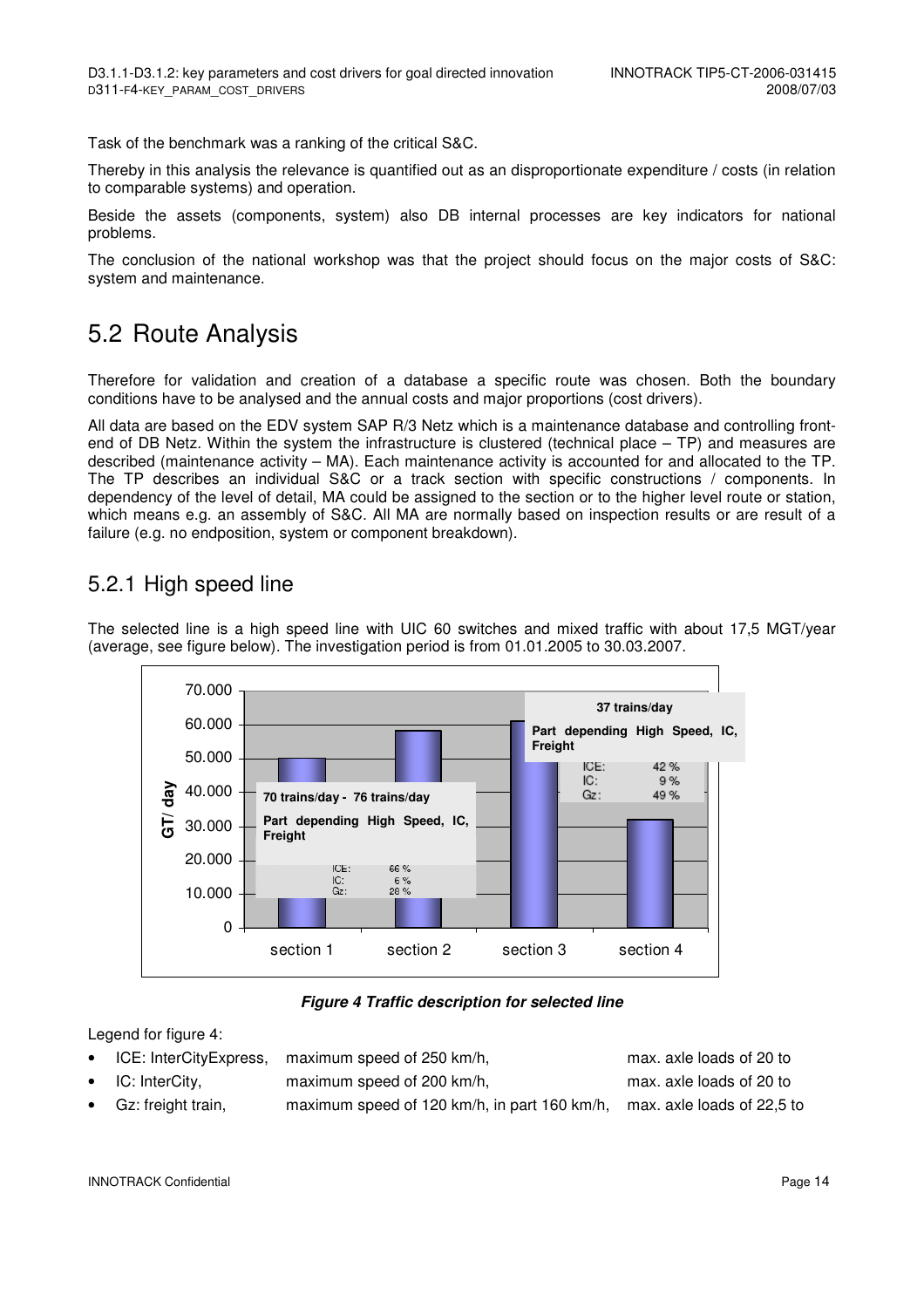The analysis of data is done in three steps:

- 1. Identification of the Quantity structure
- 2. Identification of the Accessible maintenance records
- 3. Analysis of costs which are allocated to specific S&C

#### **Step 1: Quantity structure**

The first step is the analysis of the selected high speed line in respect to the quantity structure of the S&Cs. This line includes 458 S&C with miscellaneous S&C types (see figure 5).



**Figure 5 Number and distribution of S&C types**

#### **Step 2: Accessible maintenance records**

In the second step, the accessible maintenance records of each chosen S&C were analysed. As the figure shows, only **276 S&C** contain maintenance activities; each one of the S&C had one or more recorded activities, the remaining 182 S&C didn't cause direct costs for the available data records and term.



**Figure 6 Number and distribution of accounted S&C**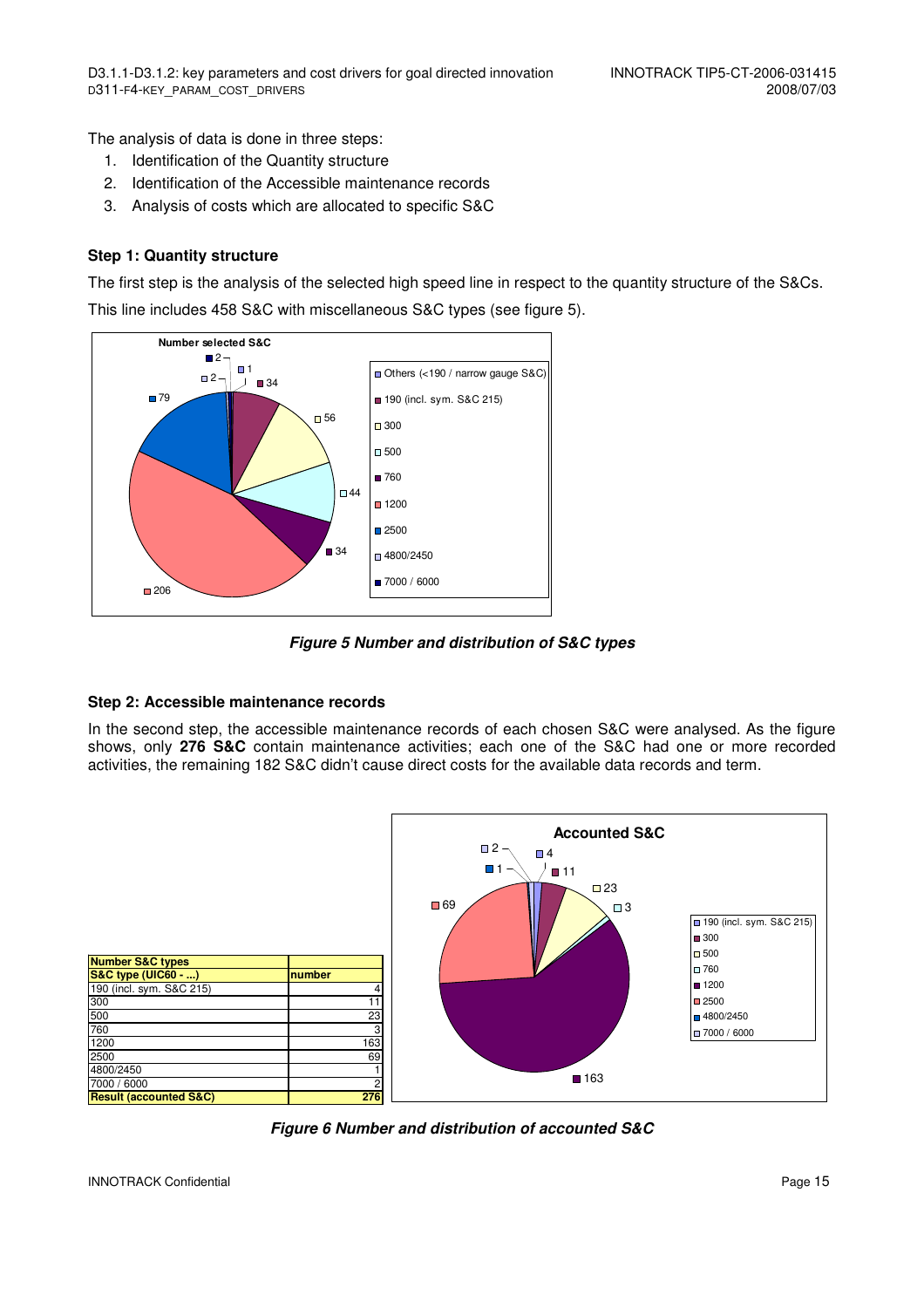This means that not all costs are introduced by all S&C, and the costs per S&C are reduced to the analysed ones.



**Figure 7 Distribution of maintenance records of S&C**

Figure 7 shows as a first result that approx. 42% of the maintenance activities (records) are allocated to S&C. 58% (2722 records of 4988 records in total) are not allocated to specific S&C but in general to stations without dedicated allocation. These 58% of S&C maintenance records are analysed in more details in the next figure.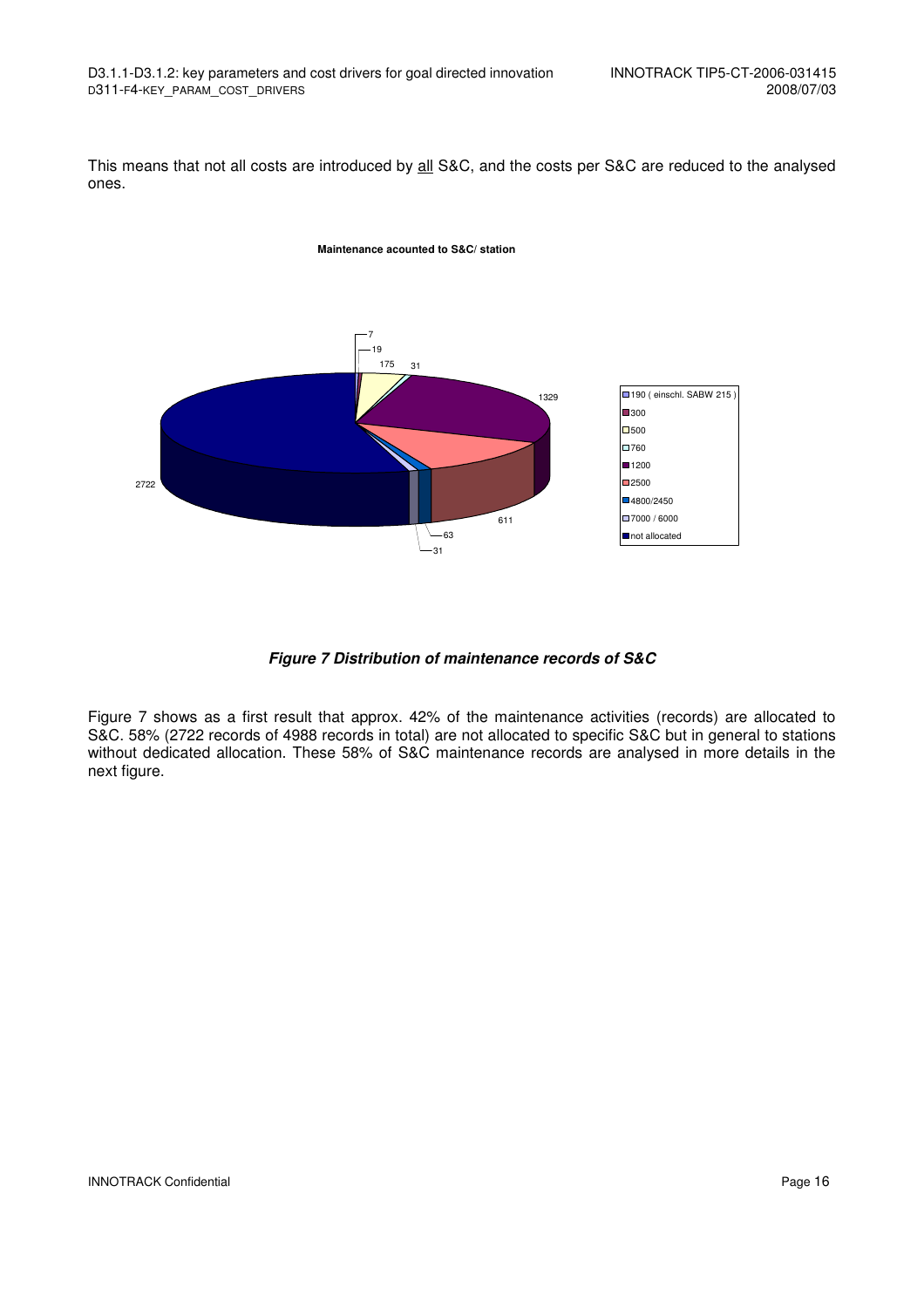

#### **Figure 8 Number of maintenance records not allocated to any specific S&C <sup>2</sup>**

Most cases with data not assigned to a specific S&C are general activities as shown in figure 8. These general activities can be considered as overall maintenance including service, small maintenance and tests (e.g. regular ultrasonic car).

The by far greatest portion of these general activities are inspection, service and test measures with 2494 records which is 50% of all maintenance activities (compare figure 7 with a total number of records of 4988).

Further analysis have shown that to the same time inspection, service and test measures sum up to 50% of all maintenance costs.

#### **Step 3: Analysis of costs which are allocated to specific S&C**

For the ongoing analysis, the data is analysed for the specific S&C without costs which are not allocated to specific S&C. The records of the activities are clustered by using main groups according to the table below. Costs for the main group inspection could be, e.g. small maintenance activities.

l

 $2$  Allocated to station means that the costs are not assigned to a specific S&C but to stations as they are general activities like e.g. inspection, service and test measures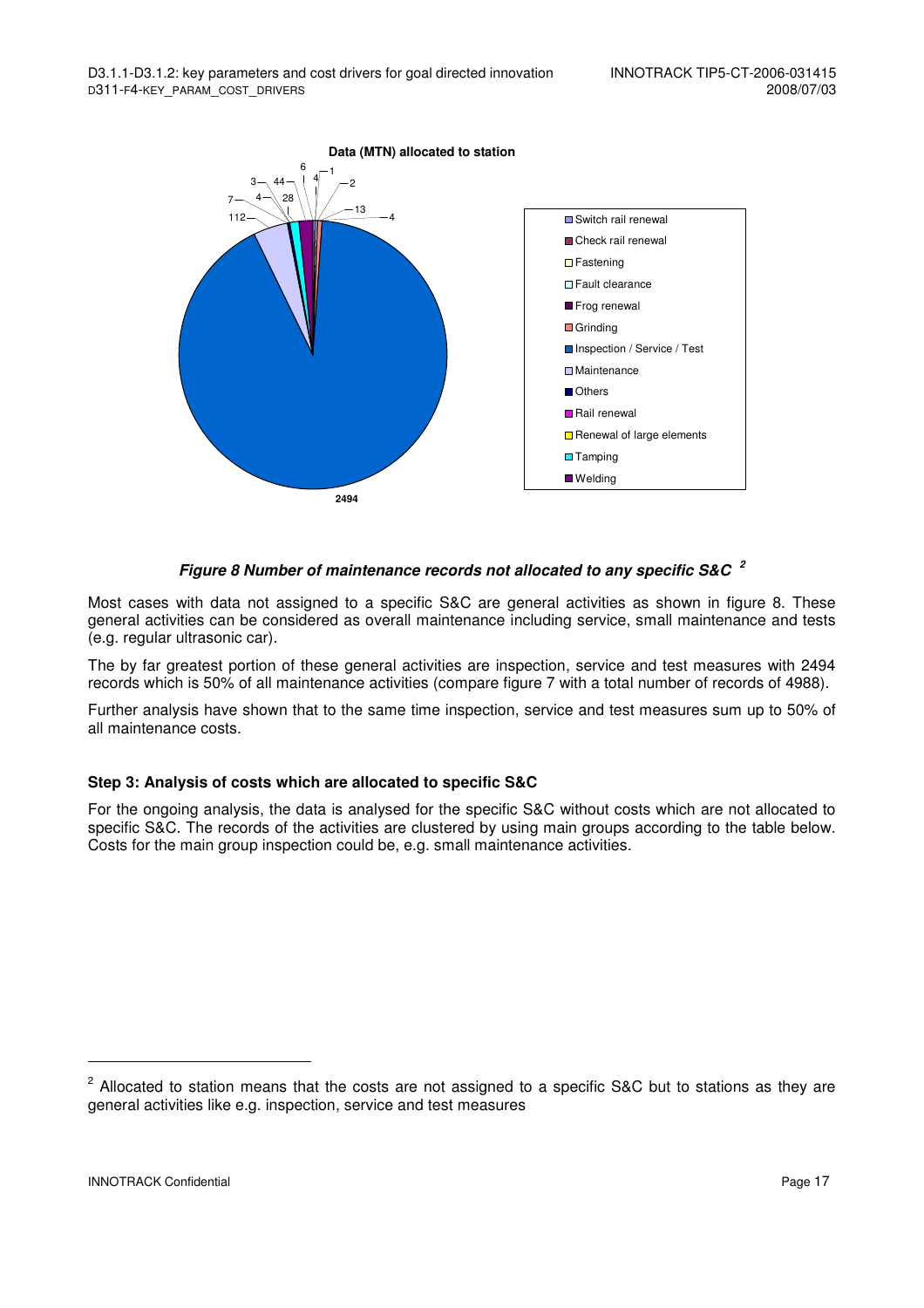| <b>MTN-acronym</b>        | <b>Explanation</b>                           | <b>Translation</b>                          | <b>Allocation Main Group</b>        |
|---------------------------|----------------------------------------------|---------------------------------------------|-------------------------------------|
| 2X                        | Sonstiges                                    | Others                                      | Others                              |
| 3D                        | <b>DUA Gleise</b>                            | tamping (work over) rail track              | Tamping                             |
| 3E                        | <b>DUA Weichen</b>                           | tamping (work over) switches                | Tamping                             |
| 3F                        | Schienenumbau                                | rail reconstruction                         | Rail renewal                        |
| SС                        | Kleineisenbehandlung                         | fastening conditioning                      | Fastening                           |
| 3I                        | kleine Instandsetzung/Unterhal               | small repair                                | Maintenance                         |
| SО                        | Großteilwechsel                              | renewal of large elements                   | Renewal of large elements           |
| 3 <sub>V</sub>            | Neu- und Umbau Weichen                       | new building and reconstruction of switches | SC reconstruction/ new building     |
| ЗX                        | Sonstiges                                    | miscellaneous                               | Others                              |
| 4S                        | <b>Schleifarbeiten</b>                       | grinding                                    | Grinding                            |
| 4 <sub>T</sub>            | Schweißtechnische Aufarbeitung               | build-up welding                            | $\overline{W}$ elding               |
| 4V                        | Schienenverbindungsschweißen                 | welding of rail joint                       | Welding                             |
| 4X                        | Sonstiges                                    | miscellaneous                               | Others                              |
| E02                       | Inspekt.u.Wart. nach DIVA                    | inspection/service                          | Inspection/ Service/ Test           |
| E81                       | Inspektion GW (neu)                          | inspection                                  | Inspection/ Service/ Test           |
| <b>EMI</b>                | Inst. elektr. Energieanl. DB N               | Maintenance elect. Power                    | Maintenance                         |
| <b>ENT</b>                | Entstörung                                   | fault clearance                             | Fault clearance                     |
| GAS                       | GL schweißtech Aufarb. m Gleis               | build-up welding (track)                    | Welding                             |
| <b>GGT</b>                | GI Großteilewechsel                          | renewal of large elements                   | renewal of large elements           |
| GSI                       | GL Schienenumbau<br>m Strang                 | rail renewal (stratch of rail)              | Rail renewal                        |
| GSW                       | GL Schwellenumbau<br>m Gleis                 | sleeper reconstruction (track)              | Sleeper renewal                     |
| 101                       |                                              | inspection                                  | Inspection/ Service/ Test           |
| 102                       |                                              | inspection                                  | Inspection/ Service/ Test           |
| 140                       | Insp.BL nach 89201 (40)                      | inspection                                  | Inspection/ Service/ Test           |
| 170                       | Insp.Gleisbegehung                           | inspection                                  | Inspection/ Service/ Test           |
| 177                       | Ultraschallmessung SPG                       | test                                        | Inspection/ Service/ Test           |
| <b>I79</b>                | Schienenoberflächenmessung                   | test                                        | Inspection/ Service/ Test           |
| 187                       | Insp.Fahrbahn SA in Gleisen                  | inspection                                  | Inspection/ Service/ Test           |
| <b>IEB</b>                | EBA-Inspektionen                             | Inspection                                  | Inspection/ Service/ Test           |
| $\overline{\mathsf{INL}}$ | Inspekt. Notlaschenverbindung                | $\overline{\mathsf{in}}$ spection           | Inspection/ Service/ Test           |
| <b>INS</b>                | Instandsetzung                               | Maintenance                                 | Maintenance                         |
| <b>ISE</b>                | Son-Insp.Terminüberschreitung                | inspection                                  | Inspection/ Service/ Test           |
| <b>ISI</b>                | Sonderinspektion                             | inspection                                  | Inspection/ Service/ Test<br>Others |
| XX                        | <b>XXX</b>                                   | XXX                                         |                                     |
| K48<br><b>LSG</b>         | <b>XXX</b><br>Instands. Gleis-Schaltm. Freim | XXX<br>Maintenance                          | Others<br>Maintenance               |
| LSK                       | Instands. Kabelanlagen                       | Maintenance                                 | Maintenance                         |
| LSZ                       | Instands. ZUB-Einrichtungen                  | Maintenance                                 | Maintenance                         |
| LVE                       | Instands. Vermasch.-Erdung                   | Maintenance                                 | Maintenance                         |
| LWE                       | Inst.el.Bauteile WK / GSP                    | maintanance of el. components SC            | Maintenance                         |
| <b>LWM</b>                | Inst.mech.Bauteile WK                        | maintanance of mech. components SC          | Maintenance                         |
| N01                       | Nachhaltigkeit                               | Miscellaneous                               | Others                              |
| OLI                       | Instandsetzung OI                            | maintenance                                 | Maintenance                         |
| <b>OLR</b>                | Inst. Erdung & Triebstromrückf               | maintenance                                 | Maintenance                         |
| <b>PKI</b>                | KLI Sonst.planbare Kl.Inst.                  | small maintenance                           | Maintenance                         |
| PLA                       | aktivierbare Planungsleistung                | activatable planning activity               | Planning                            |
| SP                        | Spezialtrupp Großteilwechsel                 | stuff renewal of large elements             | Renewal of large elements           |
| W01                       |                                              | inspection/service                          | Inspection/ Service/ Test           |
| W03                       |                                              | inspection/service                          | Inspection/ Service/ Test           |
| W20                       | Bes., Rei.u.Sch.WK n.8929302 91              | inspection/service                          | Inspection/ Service/ Test           |
| W21                       | Bes., Rei.u.Sch.WK n.8929302 92              | inspection/service                          | Inspection/ Service/ Test           |
| W22                       | Bes., Rei.u.Sch.WK n.8929302 93              | inspection/service                          | Inspection/Service/Test             |
| W24                       | Bes.WE R=>1200m m.v=>200km/h                 | inspection/service                          | Inspection/ Service/ Test           |
| W31                       | LST-Insp.u.Wart.a.Gleissperren               | inspection/service                          | Inspection/ Service/ Test           |
| <b>W60</b>                | Insp. u. Wart. WK PRINS                      | inspection/service                          | Inspection/ Service/ Test           |
| W61                       | Insp. u. Wart. WK ALV u. TL                  | inspection/service                          | Inspection/Service/Test             |
| <b>W62</b>                | Schmieren u. Reinigen WK                     | inspection/service                          | Inspection/Service/Test             |
| W63                       | Bes. WE R=>1200m m.v=>200km/h                | inspection/service                          | Inspection/Service/Test             |
| W81                       | I+Wart. RSTW                                 | inspection/service                          | Inspection/ Service/ Test           |
| <b>WAS</b>                | WK schweißtech.Aufarb.<br>Stück              | SC build-up welding (unit)                  | Welding                             |
| WDZ                       | WK DUA masch + Zarb<br>Stück                 | SC machined tamping                         | Tamping                             |
| <b>WGT</b>                | WK Großteilewechsel                          | SC renewal og large elements                | Renewal of large elements           |
| <b>WHZ</b>                | Herzstückwechsel                             | SC frog renewal                             | Frog renewal                        |
| WRL                       | Radlenkerwechsel                             | SC check rail renewal                       | Check rail renewal                  |
| WSI                       | WK Schienenumbau kompl. Stück                | SC rail renewal (unit)                      | Rail renewal                        |
| <b>WSS</b>                | WK Sch.schleifen masch Stück                 | SC machined rail grinding (unit)            | Grinding                            |
| WSW                       | WK Schwellenumbau<br>Stück                   | SC sleeper reconstruction (sleeper set)     | Sleeper renewal                     |
| <b>MZV</b>                | Zungenvorrichtung wechseln                   | Renewal half set of switches                |                                     |
| 999                       | <b>XXX</b>                                   |                                             | Renewal half set of switches        |

**Table 1 Allocation activities to main groups (Cluster)**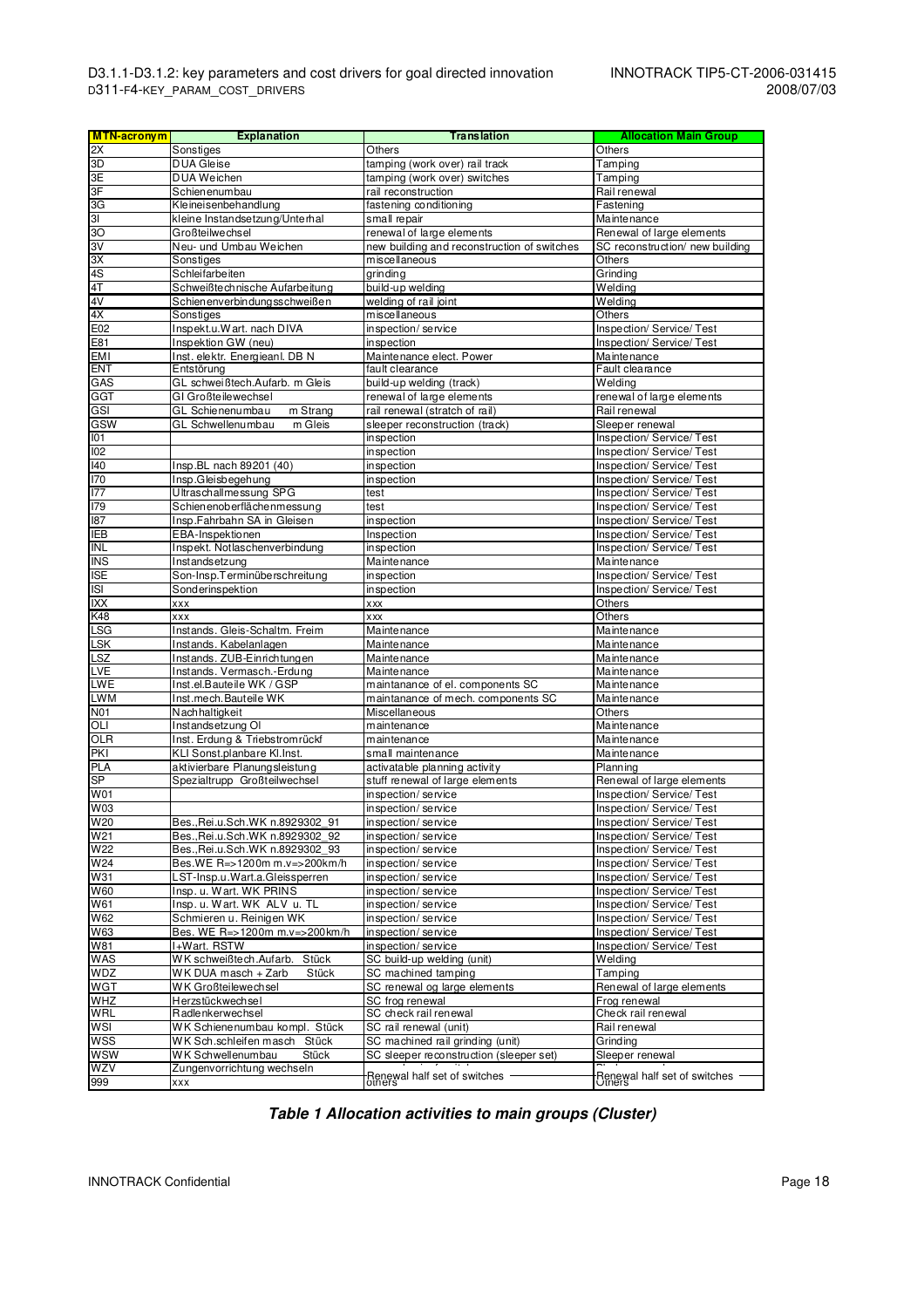The figure below shows the allocation to the main groups taking the S&C type into account.



**S&C Costs overall**

#### **Figure 9 Accounting allocation to S&C and station (not allocated to specific S&C)**

Figure 9 shows that beside the bar inspection/service/test the main cost factors are caused by maintenance (according to table 1 this is corrective maintenance), frog renewal, switch rail renewal (half set) and renewal of large elements followed by tamping and grinding. Compared to this main cost factors it's also shown that measures for fastenings, check rail renewal, sleeper renewal and planning do not cause significant costs.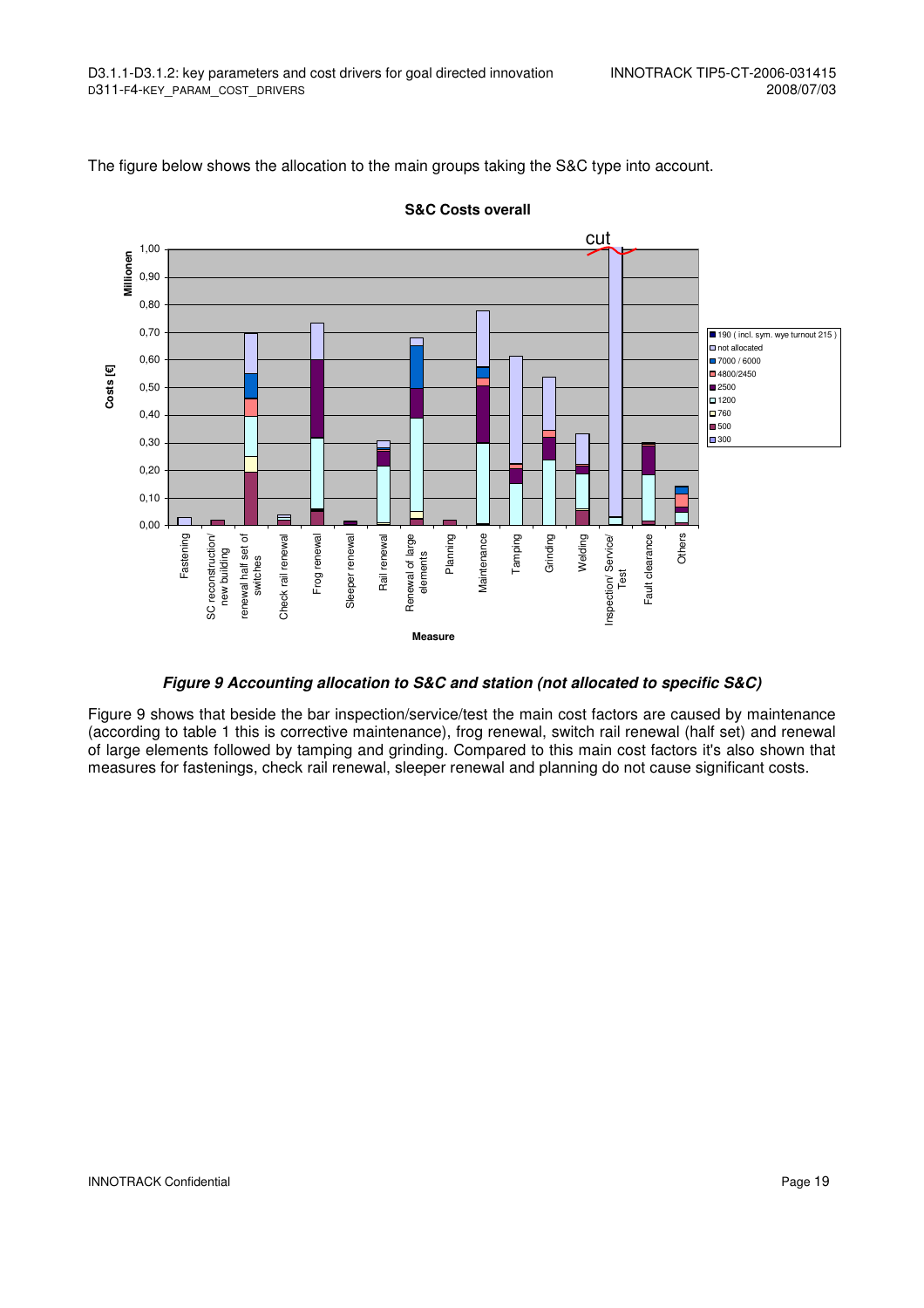

#### **Figure 10 Resulting overall S&C costs categorised by S&C types (incl. maintenance, inspection/service/test)**

As a result it was found that e.g. 50% of the costs are caused by S&C type UIC60-1200, which are also approx. 50% of the chosen S&C. The top scorers with respect to costs are the S&Cs as shown in the table below. These have to be analysed more in detail. According to the number of records related to a unique S&C the range is between 70 and 1 record(s) per S&C.

| Specific S&C (unique name)          | <b>Radius curve S&amp;C</b> | Number records S&C percentage |                |        |
|-------------------------------------|-----------------------------|-------------------------------|----------------|--------|
|                                     |                             | 2.259                         |                | Icosts |
| WE1  EWL-60-4800/2450-1:26,5fb-B    | 4800/2450                   | 63                            |                | 5.20%  |
| WE810   EW L-60-7000/6000-1:42-fb-B | 7000/6000                   | 141                           |                | 4,65%  |
| WE210   EW R-60-2500-1:26,5-B fb    | 2500                        | 701                           | 31             | 3,52%  |
| WE806   EW R-60-7000/6000-1:42-fb-B | 7000/6000                   | 17                            |                | 3,35%  |
| WE1  EWL-60-1200-1:18,5-B fb        | 1200                        | 10                            | 51             | 3.15%  |
| WE22   EWR-60-1200-1:18,5-B fb      | 1200                        | 28                            | 6              | 2,78%  |
| WE121   EW L-60-1200-1:18, 5-B fb   | 1200                        | 22                            |                | 2,41%  |
| WE543   EW R-60-2500-1:26,5fb-B     | 2500                        | 9                             | 8              | 2,28%  |
| WE151 IEW R-60-2500-1:26.5fb-B      | 2500                        | 32                            | $\overline{9}$ | 1,94%  |
| WE102   EW R-60-2500-1:26,5fb-B     | 2500                        |                               | 10I            | 1,89%  |

#### **Table 2 Top 10 scoring S&C**

For further analysis it is necessary to identify the costs factors of the S&C related to the components – if possible – and assess the different costs factors with respect to the S&C type, as it depends on this property.

The analysis of costs per unit S&C (total costs) has shown that the most cost driving S&C (cf. Table 2 Top 10 scoring S&C) are the S&C types UIC60-4800/2450 and UIC60-7000/6000. Because this types of S&C are not representative (only 4 of 458 chosen S&Cs, see figure 5) they are unimportant for a representative analysis.

Next to this was to put also the geometrical length (Table 3) of the S&C into the analysis, to see the differences (cp. Figure 11).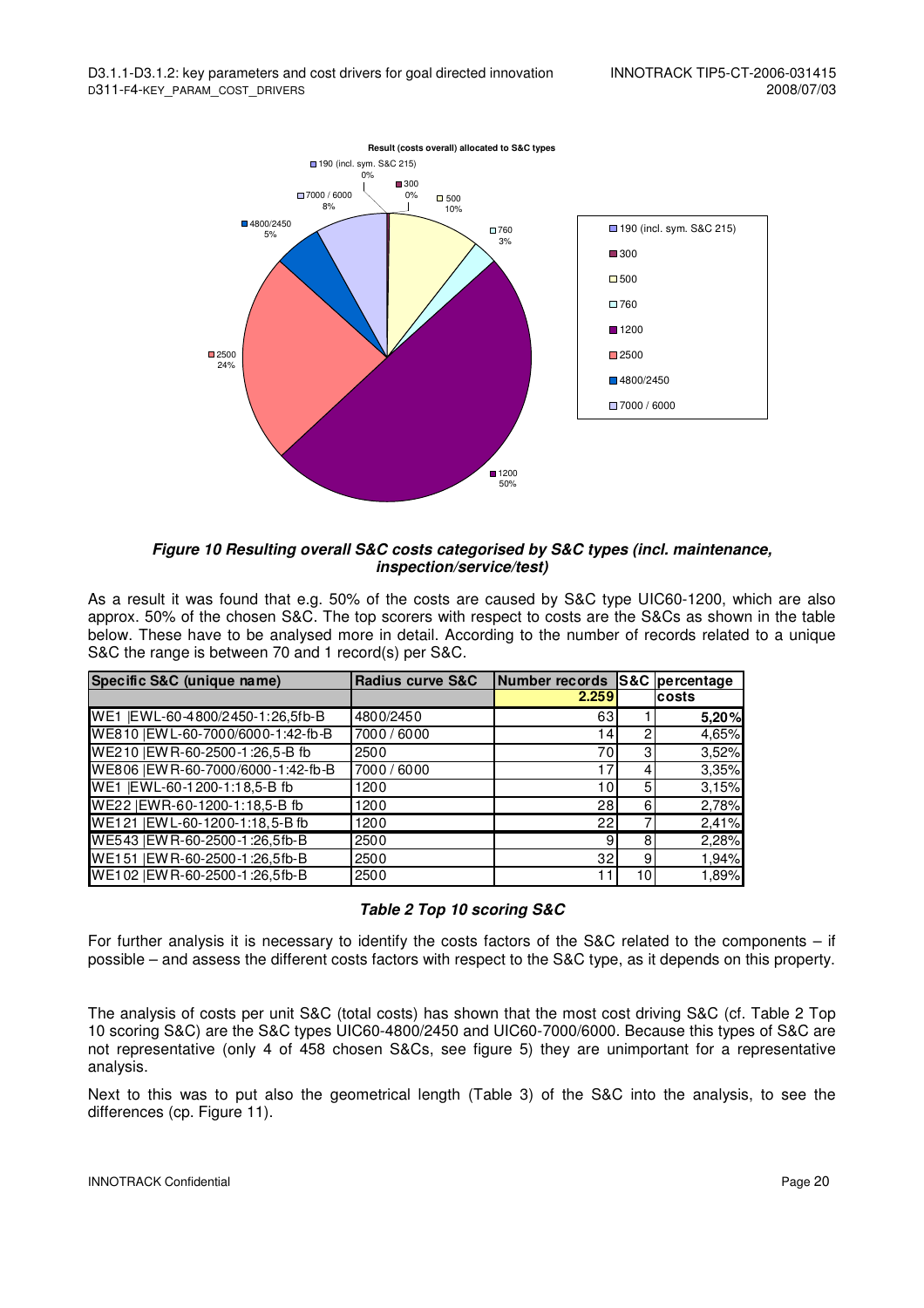| <b>S&amp;C type (UIC60-)</b> | <b>Mean lenght in m</b> |
|------------------------------|-------------------------|
| 190 (incl. sym. S&C 215)     | 27,14                   |
| 300                          | 33,23                   |
| 500                          | 43,22                   |
| 760                          | 54,22                   |
| 1200                         | 66,55                   |
| 2500                         | 94,31                   |
| 4800/2450                    | 94,31                   |
| 7000 / 6000                  | 154.27                  |

**Table 3 S&C types, mean geometrical length** 



#### **Figure 11 Costs per m (geometrical length) S&C**

If the geometrical length of the S&C is considered and only direct costs are accounted for, the main cost factor per meter S&C are those of S&C type UIC60-760 together with UIC60-7000/ 6000 with 23%. These are followed by UIC60-500 (20%) etc. The costs drivers are not identical per unit and per meter S&C. The analysis of costs per meter S&C could be of interest for other examinations. Therefore they are part of this report.

The following analyses however are based on costs per unit S&C.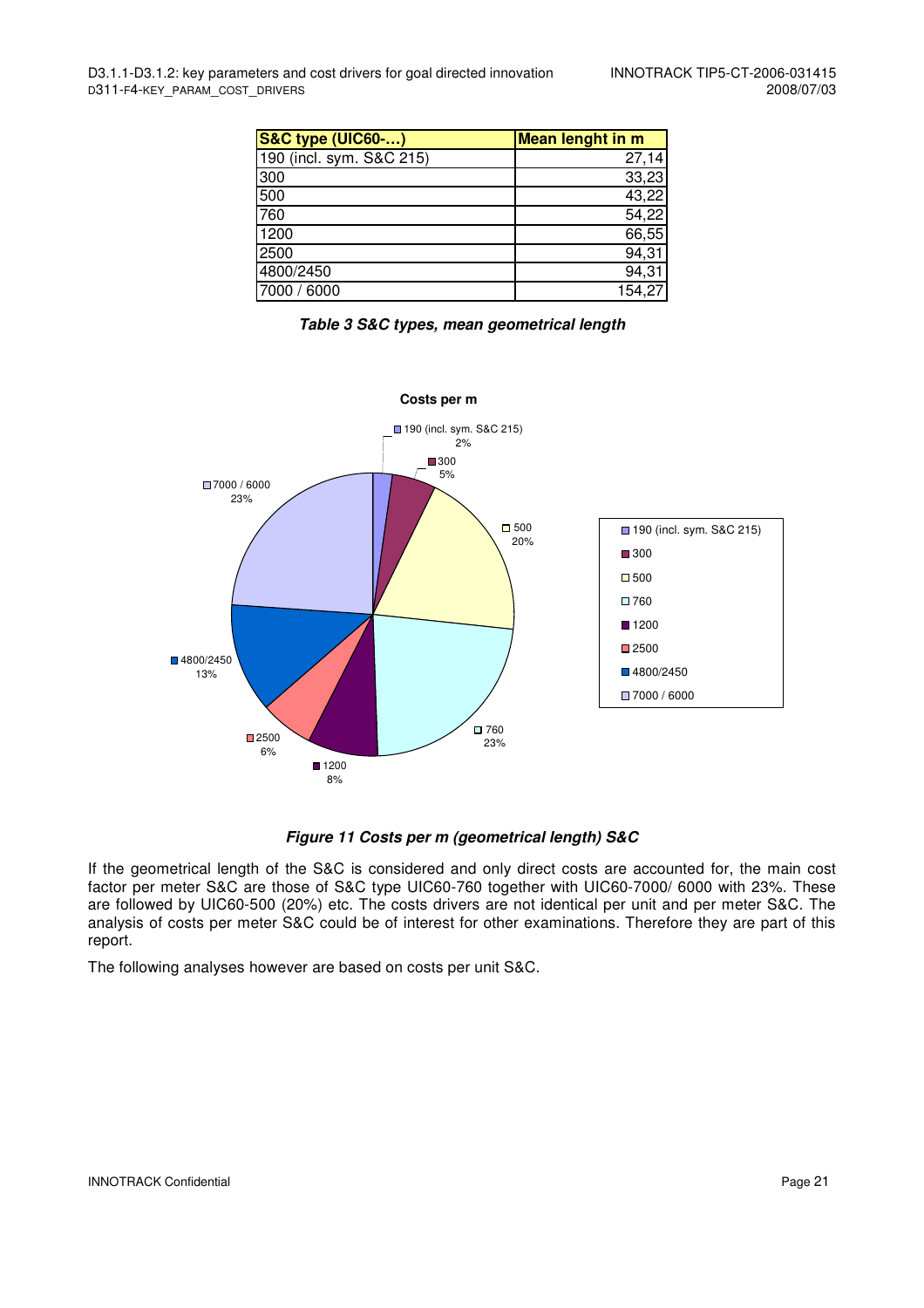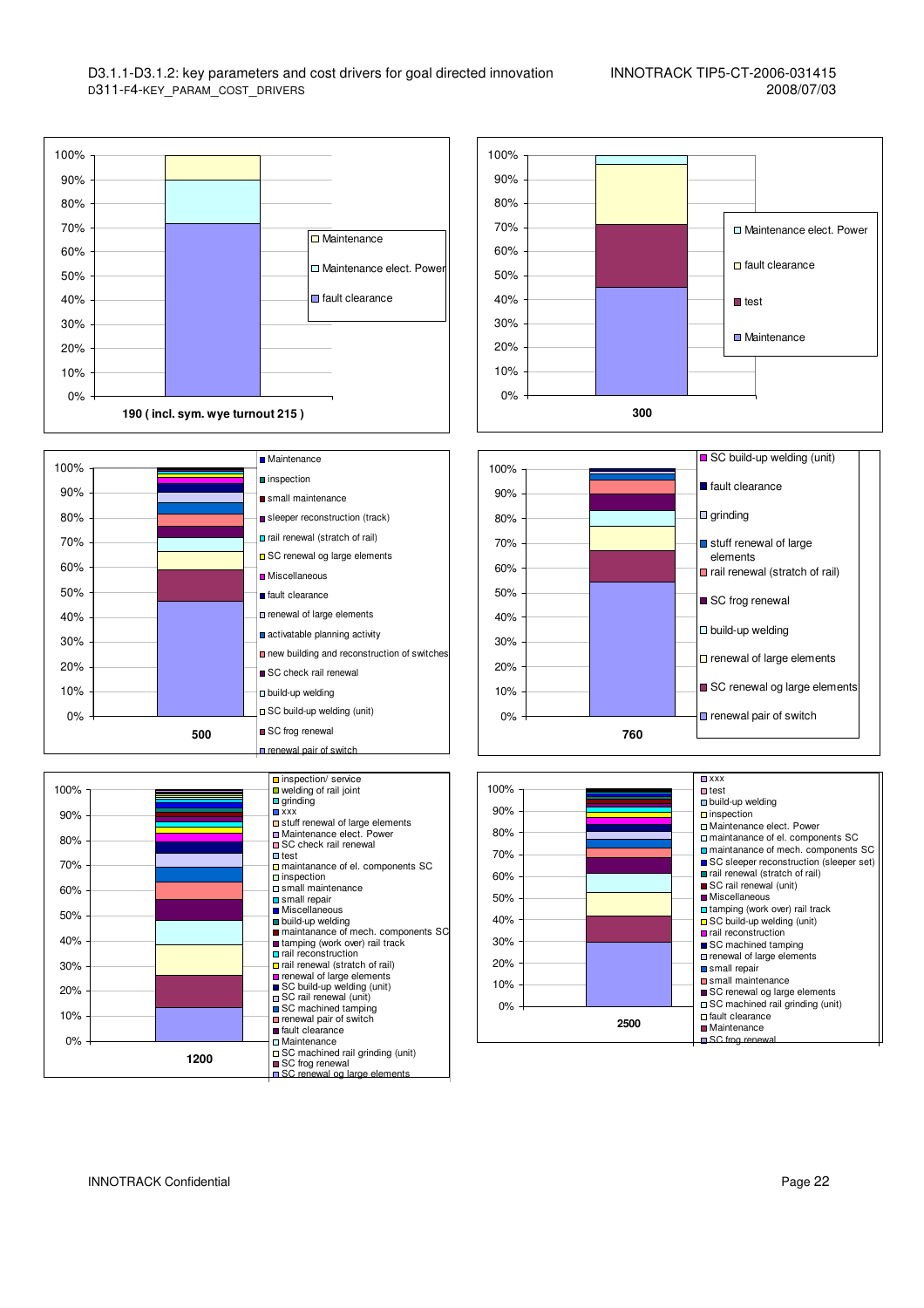

**Figure 12 Distribution of costs according to S&C types <sup>3</sup>**

The costs shown above are 100% full costs for each specific S&C type. In comparison to figure 9, figure 12 shows the detailed diagrams of the costs for each specific S&C type.



**Figure 13 Cost driving MTN-activities over all costs and S&C types with R = 190 – 2500m** 

DB spends most money for the frog renewal, second for maintenance incl. small repair, third for renewal of large elements and forth for switch rail renewal (half set).

-

 $^3$  In fig. 12 'renewal pair of switches' is meant as 'renewal half set of switch'.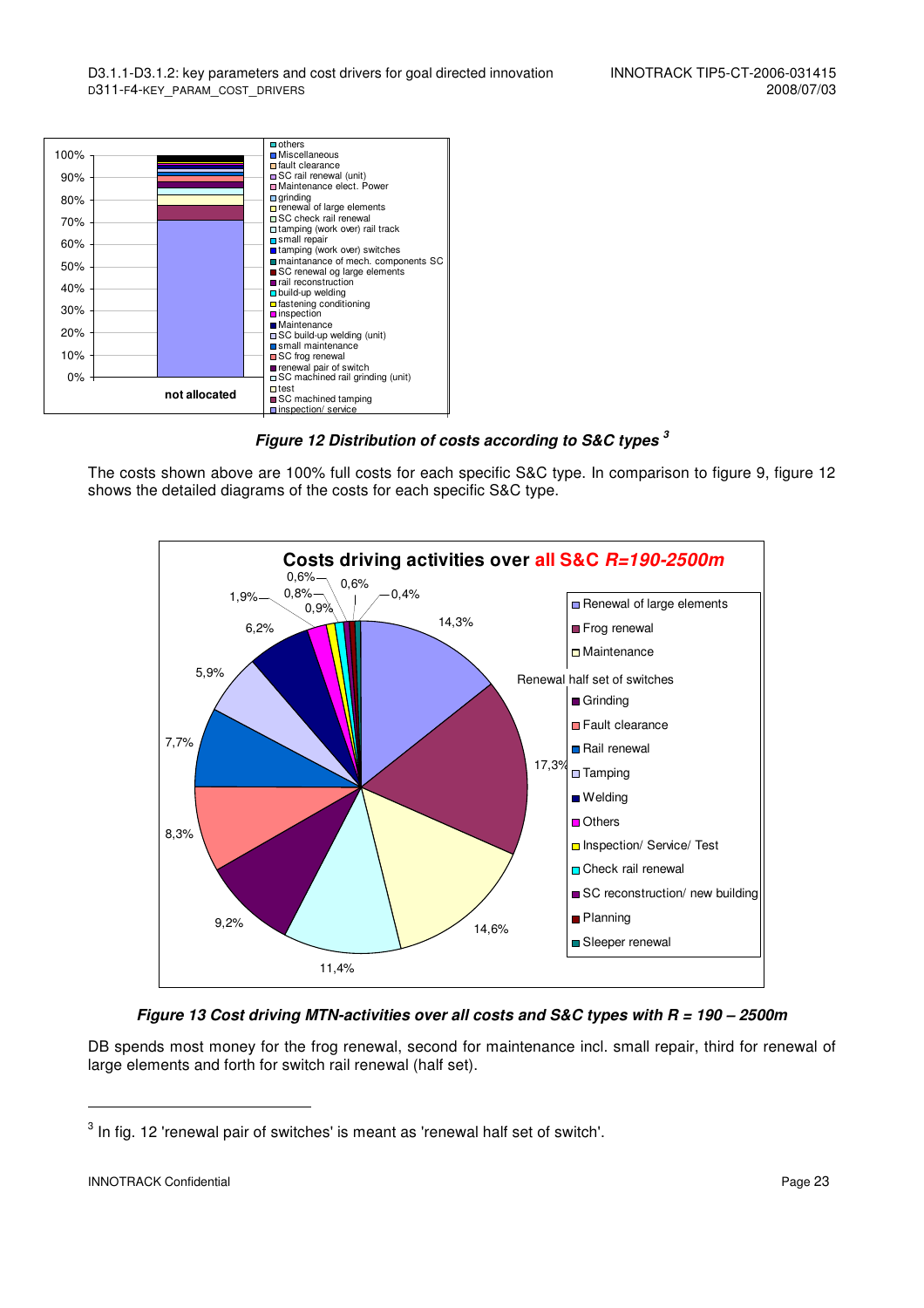

**Figure 14 Cost driving MTN-activities over all costs and S&C types per unit reduced to R = 190 – 2500m** 

The figure above is based on the 276 S&C which caused maintenance activities (see. figure 6).

#### **This analysis shows that the major cost factors are**

- **renewal of switch rails (half set) with about 35%,**
- **large elements (these are not separated between frogs or switch rails etc.) with 17% and**
- **frog renewal with about 13%.**

**All together this is an amount of 65% of the costs per S&C** while the other activities like welding, maintenance (e.g. minimal repair), tamping etc. sum up to "only" 35% on the selected line.

This analysis has also shown that approx. 42% of the overall costs for all 458 chosen S&Cs are allocated to the specific S&C, 58% are not allocated. The latter costs contain costs for inspection, service and test measures.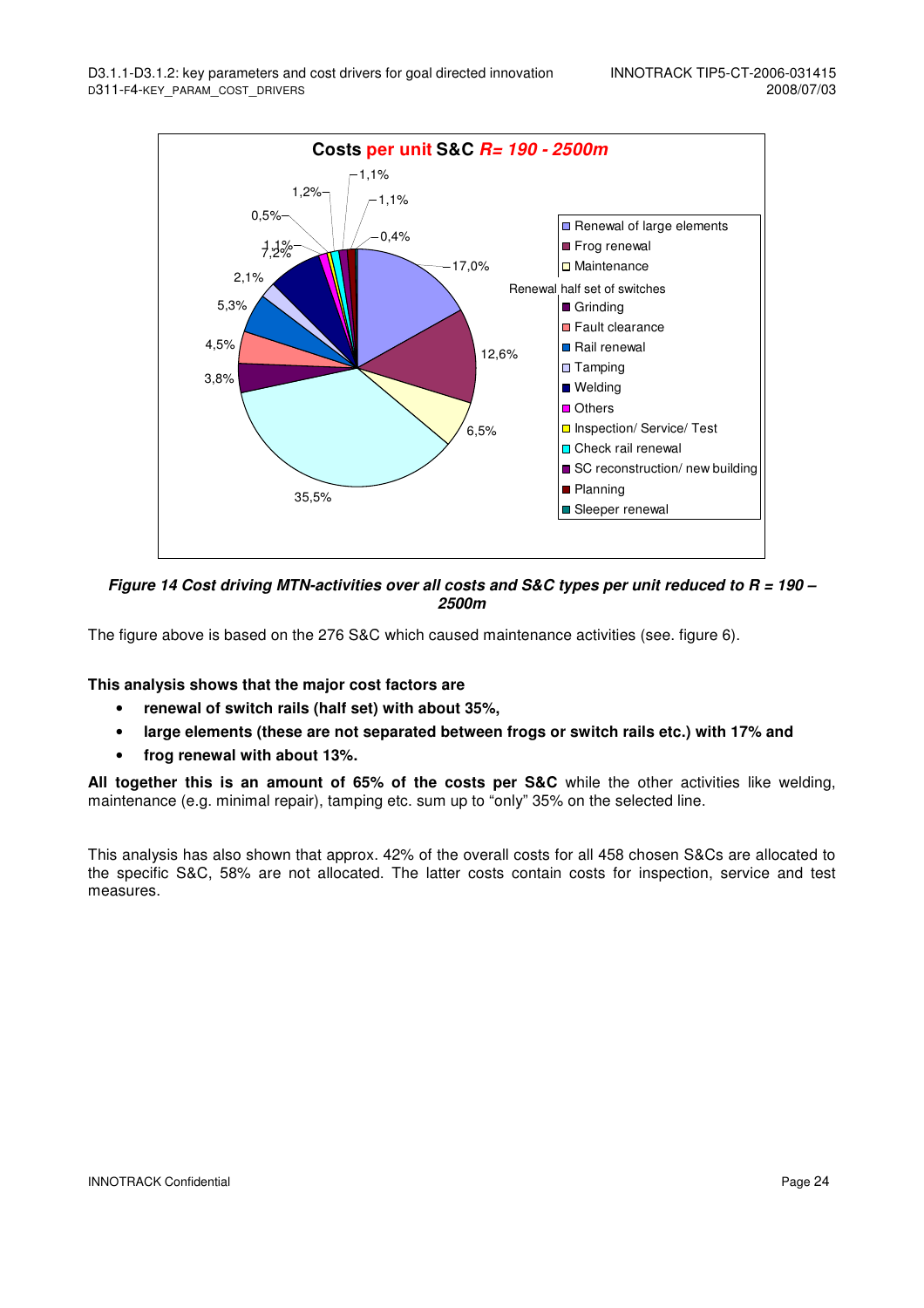

**Figure 15 Costs per S&C distributed to S&C type <sup>4</sup>** 

j

<sup>&</sup>lt;sup>4</sup> without inspection / test / service. In fig. 15 'Blade renewal' is meant as 'Renewal half set of switch'.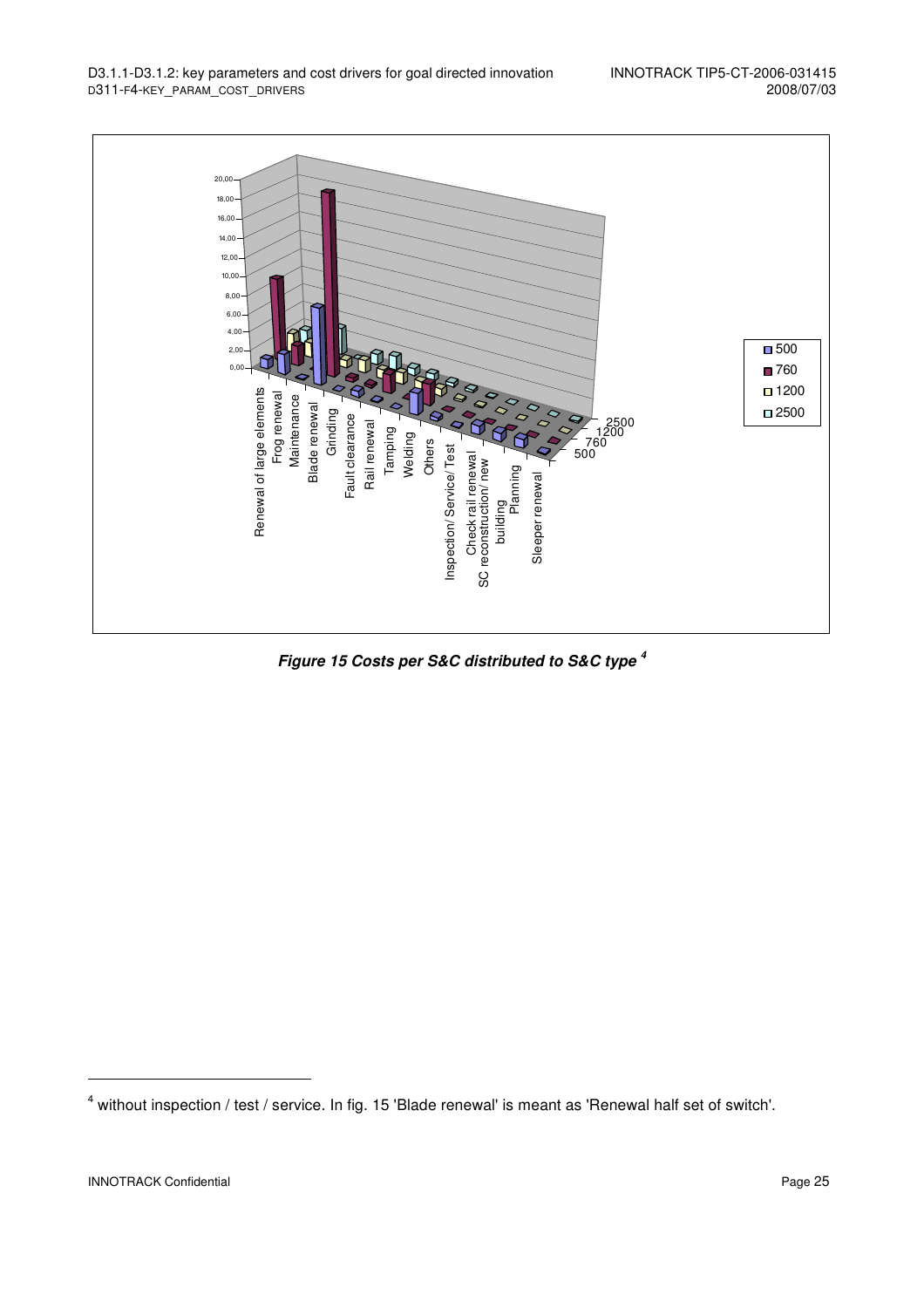

The figure above shows the costs for the different activities allocated to the most important types of S&Cs.

**Figure 16 Distribution frog renewals over construction (fixed frog, moveable frog)** 



**Figure 17 Distribution frog renewals over construction incl. S&C type** 

Both figures above show the proportion of total costs for frog renewal on the selected line depending on the type of frog (moveable / fixed (not moveable)). S&Cs of type UIC60-500 are always equipped with fixed frogs while those of type UIC60-760 are often and of type UIC60-1200 and -2500 are always equipped with moveable frogs.

Both figures give an impression that in evidence the costs for renewal of moveable frogs are higher than this for fixed frogs.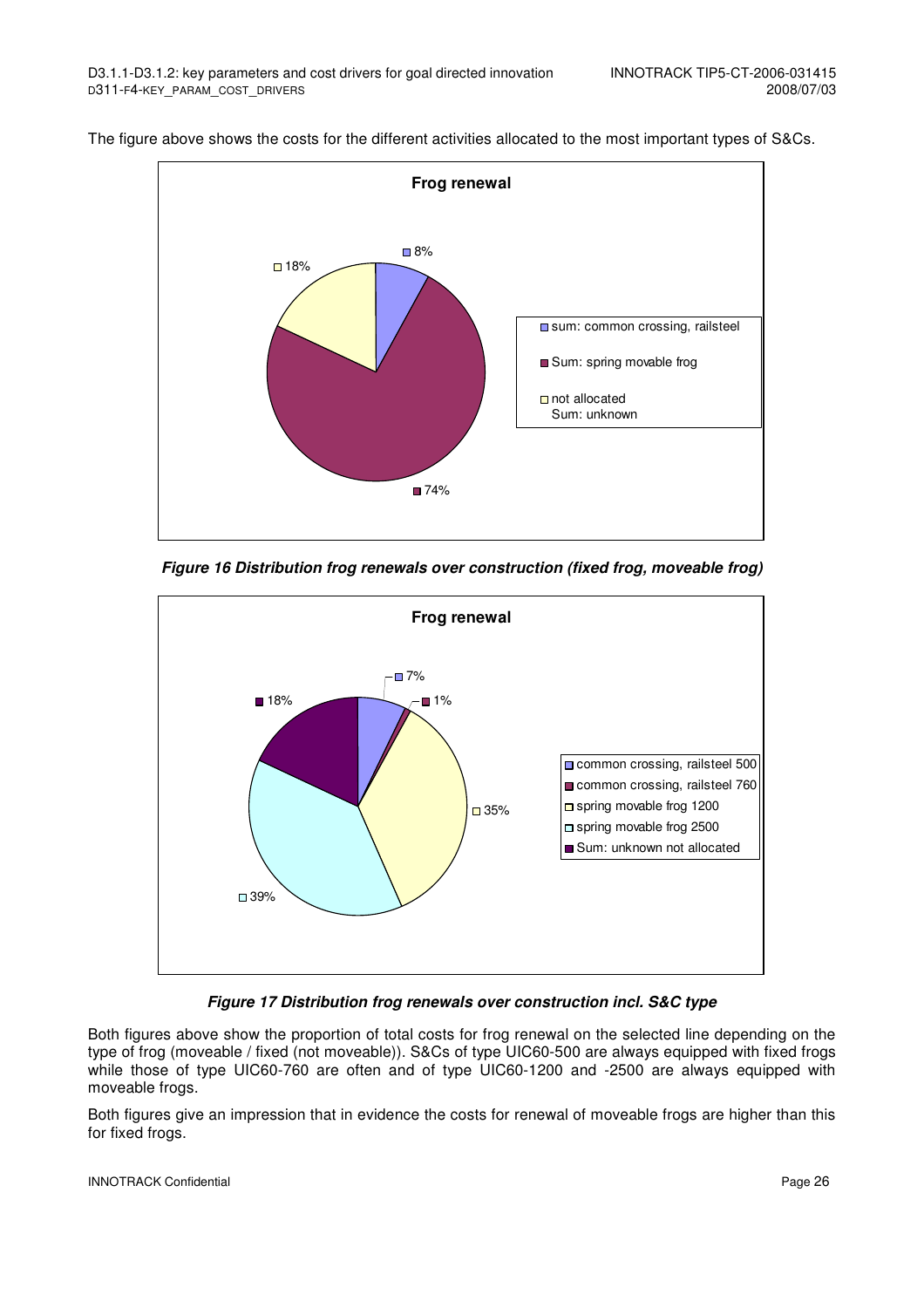### 5.2.2 Others

The first results from other analyses show that the costs for renewal of switch rails are about the same as for frogs. This has to be taken into account when interpreting the results of the selected line in chapter 5.2.1.

Follow-up analyses for other routes with different characteristics are under way.

## 5.3 Resulting cost drivers of DB

In this chapter the identified questions and issues are summarized.

The results of the workshop are separated in technical problems and best practises. In the case of best practises the IM mainly asked for the experiences, approaches or limit values of other railway companies.

The analysis of the selected high speed line with UIC 60 S&Cs and mixed traffic with about 17,5 MGT/year (average) has shown that approx. 42% of the overall costs for all 458 chosen S&Cs are allocated to the specific S&C, 58% are not allocated, but contain a high proportion (50%) of inspection, service and test measures. These costs are thus the majority for the selected DB line.

The analysis shows further on that the main cost factors (without inspection/service/test) are

- renewal of switch rails (half set) with about 35%,
- large elements (these costs are not separated between frogs or switch rails etc.) with 17% and
- frog renewal with about 13%.

All together this increases to 65% of the costs per unit S&C while other activities like welding, maintenance, tamping etc. "only" sum up to 35% on the selected line.

Results from another DB analysis confirm the presented conclusions in general, but show that the costs for renewal of switch rails and frogs are roughly equal.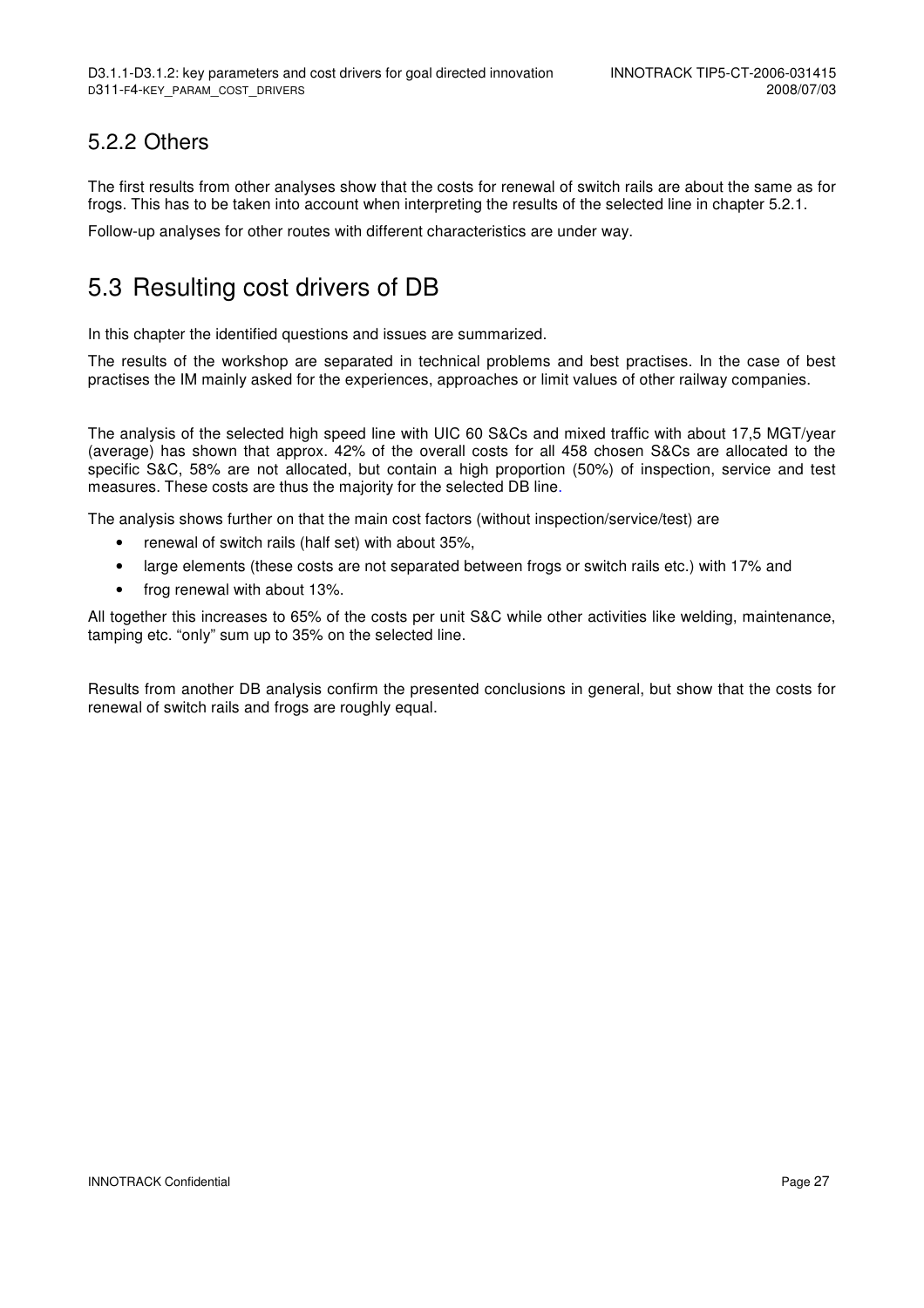## 6. Cost factors BV

## 6.1 Overview maintenance cost for S&C on dedicated lines

#### General

Three different Swedish lines have been studied:

- Western Main Line (Laxå Partille) 216 km double track.
- Iron Ore Line (Boden-Luleå and Kiruna Riksgränsen) 160 km single track
- Southern Main Line (Hässleholm-Höör) (The study is not yet finished)

The cost estimation made here is not complete in the sense that only the following costs have been included

- Failure and repair
- Predetermined maintenance + inspections
- Action after inspections
- Tamping
- Grinding

The following costs have not been included

- Damage (for instance derailment and sabotage)
- Tempering (to neutralise the track to a stress free temperature)
- Snow clearance
- Heating of S&C

The sources of data have been the cost database – "Agresso", the failure database – "0felia", the inspection database – "Bessy" and the asset management database – "BIS".

The cost data has been distributed down to station - station lines. The cost database is storing cost for maintenance and reinvestment separately. As there is no clear acceptance as to what to denote maintenance and what to be considered as reinvestment when taking decision on action to retain and restore the infrastructure it is not possible to compare the different lines by using this data. The comparison made here is more to clarify which type of action that is needed to keep a good standard of the asset. Also the study is intended to give answers as to what causes more intense actions as compared to the part of the line that needs less actions.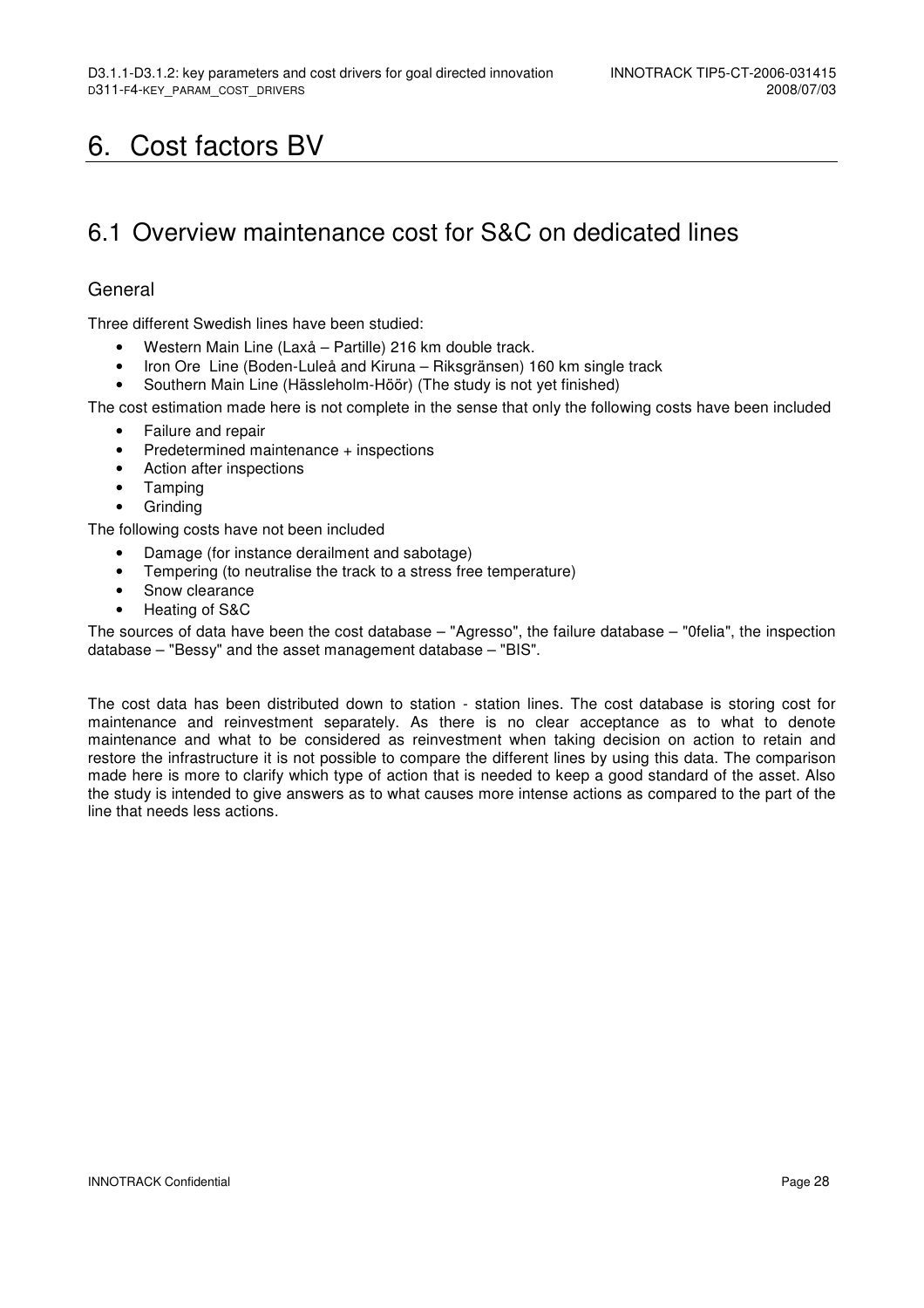| Line             | <b>Track</b><br>section<br>nr | <b>Track section</b>     | Passenger<br>train/day | Freight<br>train/day | <b>Totalt</b> | <b>Million Gross</b><br>Ton/Year |
|------------------|-------------------------------|--------------------------|------------------------|----------------------|---------------|----------------------------------|
|                  |                               |                          |                        |                      |               | (assumed)                        |
| Iron Ore         | 111                           | Riksgränsen-<br>Kiruna C | 4                      | 27                   | 31            | 20,6                             |
| Iron Ore         | 119                           | Luleå-Boden              | 10                     | 31                   | 41            | 18,0                             |
| Western<br>Main  | 512                           | Laxå-Skövde              | 63/58                  | 50/48                | 113/106       | 8,3                              |
| Western<br>Main  | 512                           | Skövde-<br>Falköping     | 92                     | 41                   | 133           | 8,3                              |
| Western<br>Main  | 611                           | Falköping-<br>Alingsås   | 60                     | 44/46                | 104/106       | 8                                |
| Western<br>Main  | 612                           | Alingsås-<br>Partille    | 143                    | 46                   | 189           | 9,2                              |
| Southern<br>Main | 910                           | Hässleholm-<br>Höör      | 73                     | 63                   | 136           | 10,3                             |

#### Traffic

**Table 4 Traffic description (as stated in "Nulägesbeskrining 2001")** 

### Result S&C

|                                 |           | EV-SJ50-11-1:9           |                | EV-UIC60-760-1:9 | EV-UIC60-760-1:15 |              |  |
|---------------------------------|-----------|--------------------------|----------------|------------------|-------------------|--------------|--|
| <b>Track section</b>            | <b>Nr</b> | Cost per S&C             | <b>Nr</b>      | Cost per S&C     | <b>Nr</b>         | Cost per S&C |  |
| 111<br>Riksgränsen-<br>Kiruna C | 10        | 20 100                   |                | 25 400           | 8                 | 18 500       |  |
| 119 Luleå-Boden                 |           |                          | 8              | 12 000           | 5                 | 12 200       |  |
| 512 Laxå-Falköping              | 14        | EV-SJ50-12-1:15<br>9 500 | $\overline{2}$ | 9 100            | 28                | 7400         |  |
| 611 Falköping-Alingsås          |           | 13 900                   | 3              | 8 9 0 0          | 10                | 9 2 0 0      |  |
| 612 Alingsås-Partille           |           | 9 1 0 0                  |                | 10 700           | 6                 | 6700         |  |

#### **Table 5 Cost for maintaining different types of S&Cs**

The highest cost for maintaining S&Cs are on the track section 111 in the northern part of Sweden. Cold weather and high axle load (25 metric tonnes) are factors that can be involved. The cost for different S&C type have been compared by using the cost per MGT, which makes it possible to compare track sections with different amount of traffic, as in figure 18.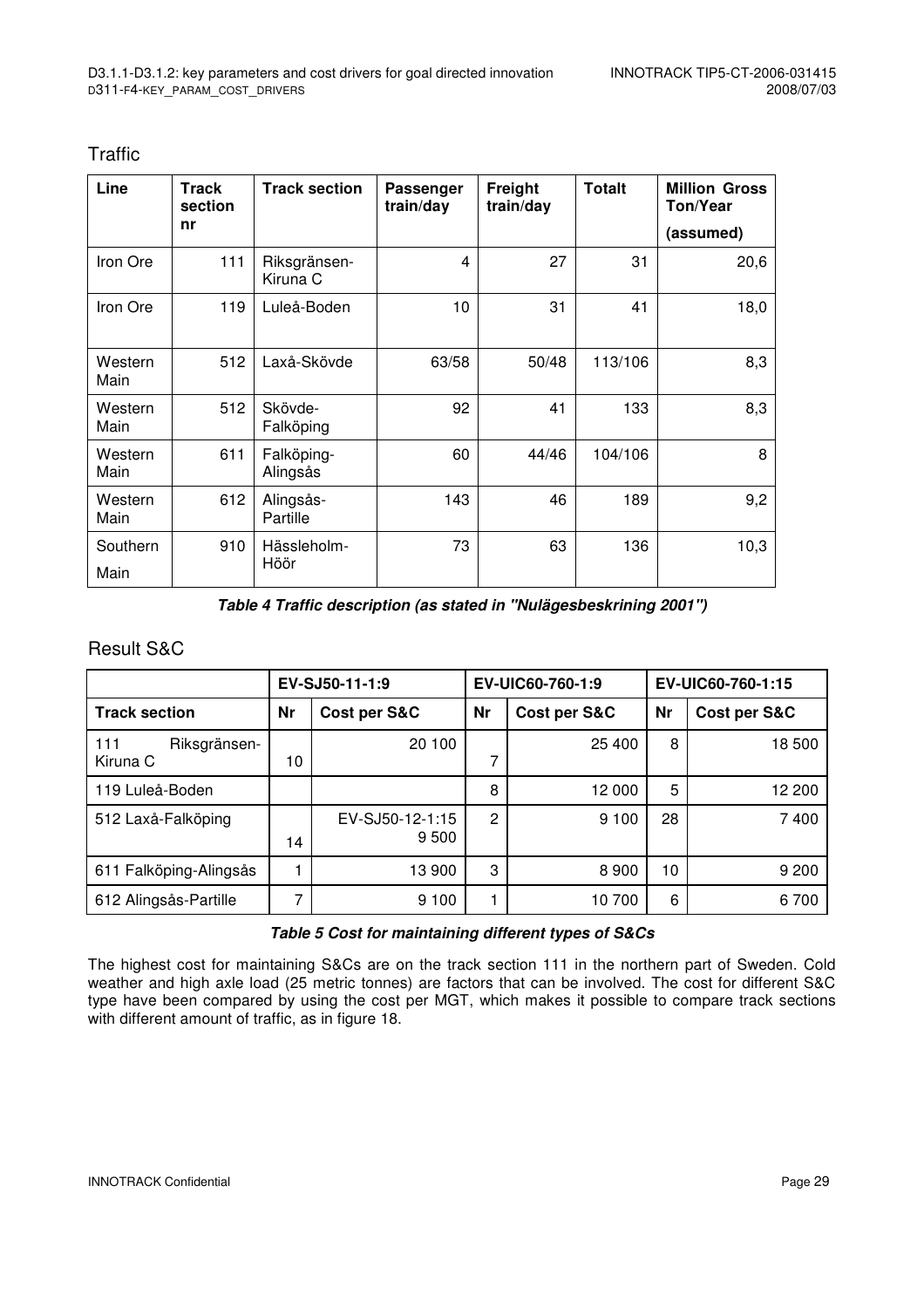

**Figure 18 Cost for one type of S&C on different track sections** (definition of long-range and short-range planned actions see Glossary)

The cost for newer S&C can be assumed to be lower than for older S&C-types. Figure 19 shows such a comparison, but as the number of S&C of a certain type is different on each track section, this conclusion is not very clear, see also table 5.



**Figure 19 Average cost for different types of S&C's**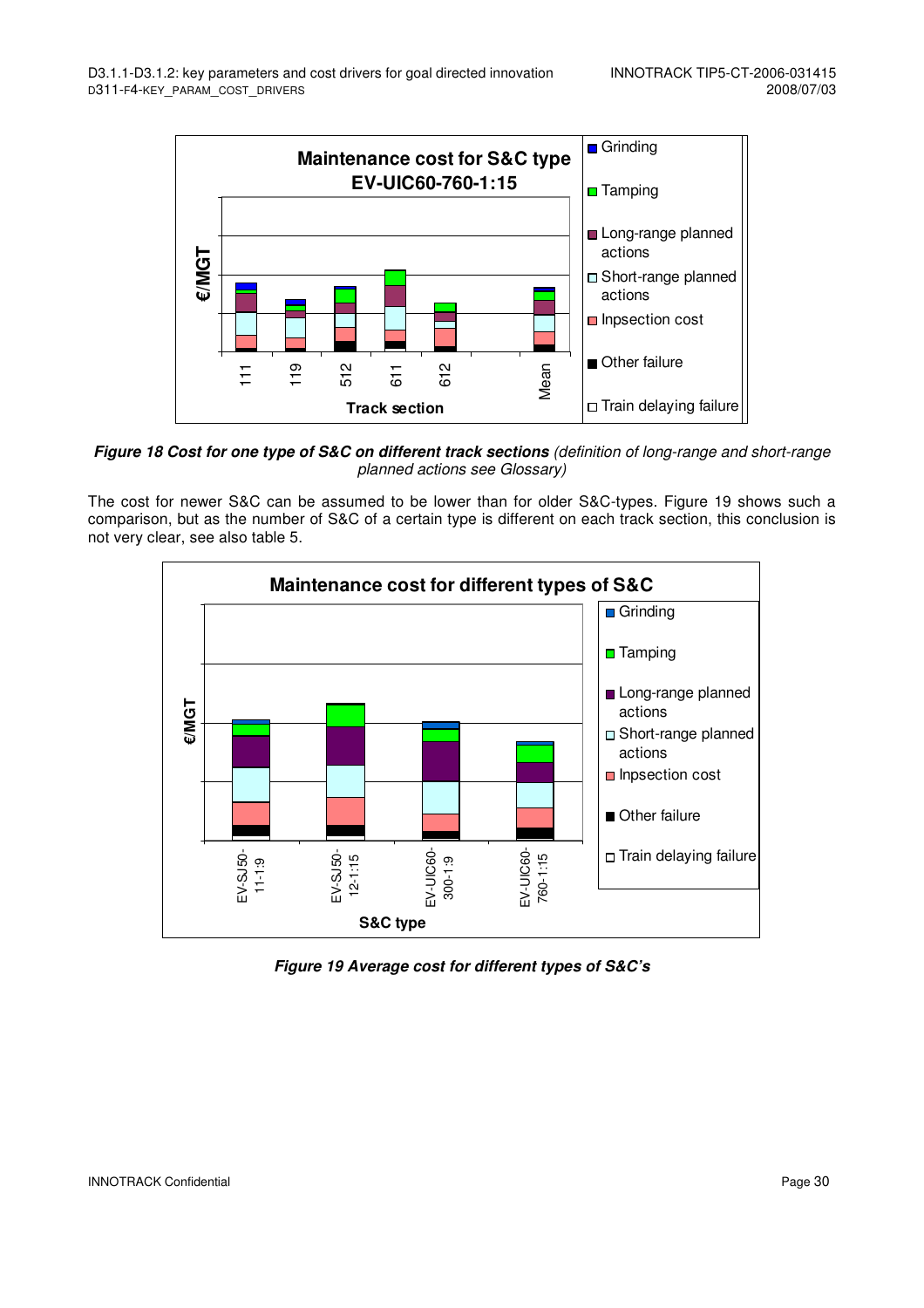# 6.2 Report on cost for S&C on the Swedish line 119

### **General**

The chosen line is number 119 between Boden – Luleå. It is a mixed traffic line with many freight trains (see table 4). The highest axle load is 30 metric tonnes and the traffic is estimated to be 20 MGT/year (Million Gross Tonnes per year).

|                                           | The line is 33 km long and has 5 meeting stations. There are 13 S&Cs in main track and 21 S&Cs in side |
|-------------------------------------------|--------------------------------------------------------------------------------------------------------|
| track. The S&Cs with associated cost are: |                                                                                                        |

|                |                  | Rail<br>type | <b>Radius</b> | <b>Installed</b> | <b>Main</b> | <b>Assumed</b><br><b>Maintenance</b> | <b>Assumed</b><br><b>Train delay</b> |
|----------------|------------------|--------------|---------------|------------------|-------------|--------------------------------------|--------------------------------------|
| <b>S&amp;C</b> | <b>Type</b>      |              |               | year             | track       | cost k€/year                         | cost k€/year                         |
| gst-gst 6      | SJ43-5,9-1:9     | 43           | $\star$       |                  | No          | 1,9                                  | 0                                    |
| gst-gst 8      | SJ43-5,9-1:9     | 43           | $\star$       |                  | No          | 1,4                                  | $\mathbf 0$                          |
| gst-gst 16     | BV50-225/190-1:9 | 50           | $\star$       | 2003             | No          | 1,3                                  | 3,2                                  |
| gst-gst 17     | BV50-225/190-1:9 | 50           | $\star$       | 2003             | No          | 1,4                                  | $\mathbf 0$                          |
| gst-gst 18     | BV50-225/190-1:9 | 50           | $\star$       | 2003             | No          | 0,5                                  | $\pmb{0}$                            |
| gst-gst 12b    | SJ50-11-1:9      | 50           | 300           | 1967             | No          | 0,8                                  | $\pmb{0}$                            |
| gst-gst 14b    | UIC60-300-1:9    | 60           | 300           | 2003             | No          | 3,1                                  | $\pmb{0}$                            |
| gst-gst 17a    | BV50-225/190-1:9 | 50           | $\star$       |                  | No          | 0,9                                  | 0,1                                  |
| gst-gst 18a    | BV50-225/190-1:9 | 50           | $\star$       |                  | No          | 1,1                                  | $\mathbf 0$                          |
| gst-gst 2b     | BV50-225/190-1:9 | 50           | $\star$       | 2003             | No          | 1,8                                  | $\pmb{0}$                            |
| gst-gst 3a     | BV50-225/190-1:9 | 50           | $\star$       | 2003             | No          | 1,1                                  | $\pmb{0}$                            |
| gst-gst 3b     | BV50-225/190-1:9 | 50           | $\star$       |                  | No          | 1,7                                  | $\mathbf 0$                          |
| gst-gst 5b     | SJ50-11-1:9      | 50           | 300           | 1969             | No          | 0,5                                  | $\pmb{0}$                            |
| nvn-nvn 16     | SJ41-5,9-1:9     | 41           | $\star$       |                  | No          | 1,1                                  | $\pmb{0}$                            |
| nvn-nvn 2b     | SJ41-5,9-1:9     | 41           | $\star$       |                  | No          | 1,2                                  | $\pmb{0}$                            |
| nvn-nvn 3b     | SJ50-11-1:9      | 50           | 300           |                  | No          | 0,5                                  | $\pmb{0}$                            |
| nvn-nvn 7a     | SJ50-11-1:9      | 50           | 300           |                  | No          | 2,5                                  | 0,1                                  |
| nvn-nvn 7b     | SJ50-5,9-1:9     | 50           | $\star$       | 1965             | No          | 3,2                                  | $\pmb{0}$                            |
| sby-sby 2      | SJ50-11-1:9      | 50           | 300           |                  | No          | 4,6                                  | $\mathbf 0$                          |
| svt-svt 3      | SJ50-11-1:9      | 50           | 300           | 1990             | No          | 0,7                                  | $\pmb{0}$                            |
| svt-svt 6      | SJ50-12-1:12     | 50           | 500           | 1979             | No          | 2,3                                  | $\mathbf 0$                          |
| gst-gst 1      | UIC60-300-1:9    | 60           | 300           | 1987             | Yes         | 14,6                                 | 25                                   |
| gst-gst 13     | UIC60-300-1:9    | 60           | 300           | 1995             | Yes         | 10,5                                 | 1,3                                  |
| gst-gst 14a    | UIC60-300-1:9    | 60           | 300           | 1995             | Yes         | 8,3                                  | 1,6                                  |
| gst-gst 2a     | UIC60-300-1:9    | 60           | 300           | 1987             | Yes         | 16,4                                 | 15,1                                 |
| nvn-nvn 1      | UIC60-300-1:9    | 60           | 300           | 1996             | Yes         | 12,6                                 | 0,1                                  |
| nvn-nvn 8      | UIC60-300-1:9    | 60           | 300           | 1995             | Yes         | 11                                   | $\pmb{0}$                            |
| nvn-nvn 9a     | UIC60-300-1:9    | 60           | 300           | 1994             | Yes         | 10,7                                 | $\pmb{0}$                            |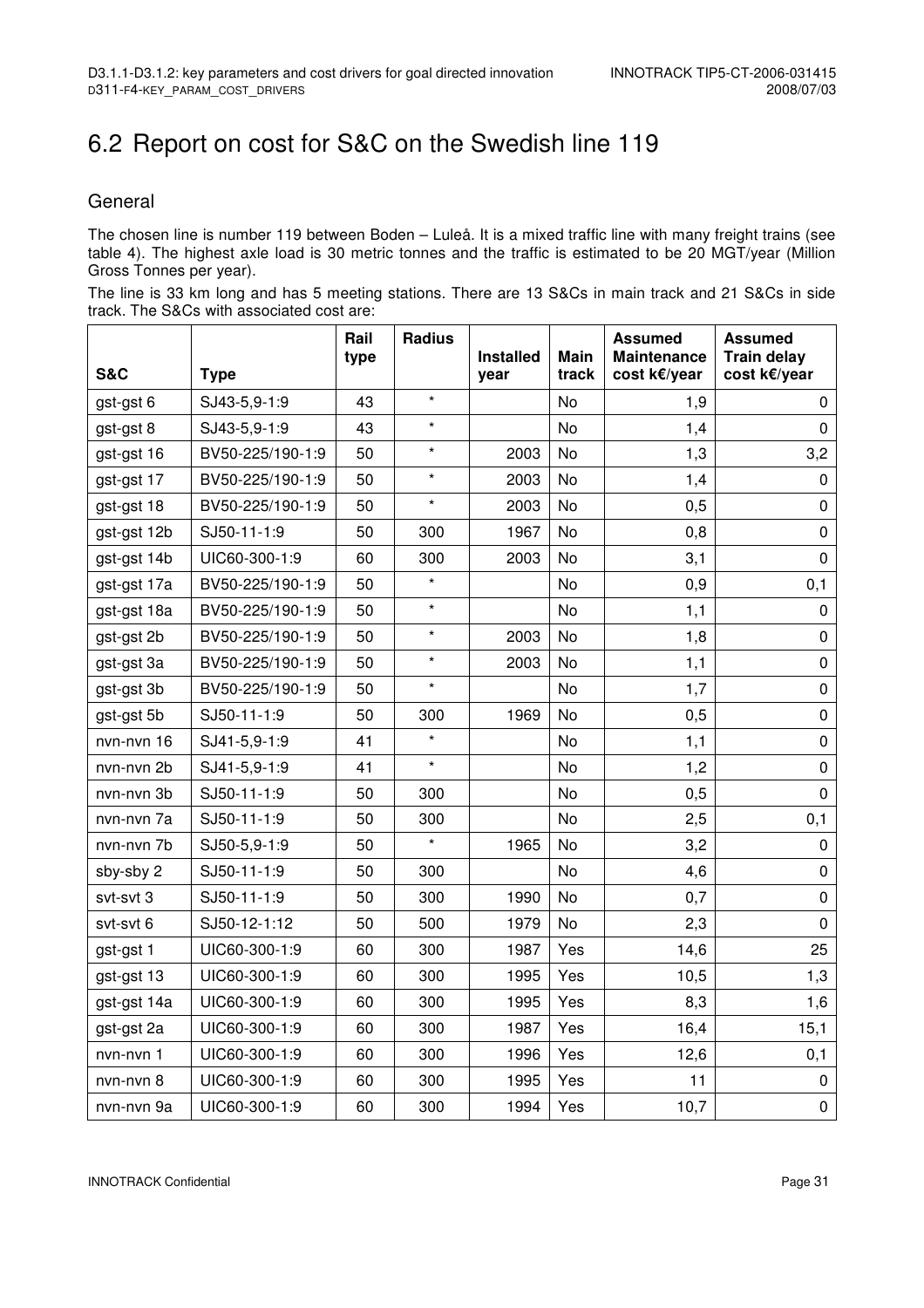| <b>S&amp;C</b> | <b>Type</b>    | Rail<br>type | <b>Radius</b> | <b>Installed</b><br>year | Main<br>track | <b>Assumed</b><br><b>Maintenance</b><br>cost k€/year | <b>Assumed</b><br><b>Train delay</b><br>cost k€/year |
|----------------|----------------|--------------|---------------|--------------------------|---------------|------------------------------------------------------|------------------------------------------------------|
| sby-sby 1      | UIC60-760-1:15 | 60           | 760           | 1996                     | Yes           | 15,3                                                 | 0,4                                                  |
| sby-sby 6      | UIC60-760-1:15 | 60           | 760           | 1996                     | Yes           | 14,1                                                 | $\Omega$                                             |
| sus-sus 1      | UIC60-760-1:15 | 60           | 760           | 1999                     | Yes           | 11,4                                                 | 1,1                                                  |
| sus-sus 2      | UIC60-760-1:15 | 60           | 760           | 1999                     | Yes           | 7,7                                                  | 1,4                                                  |
| syt-syt 1      | UIC60-300-1:9  | 60           | 760           | 1994                     | Yes           | 14,6                                                 | 0,4                                                  |
| syt-syt 7      | UIC60-760-1:15 | 60           | 760           | 1994                     | Yes           | 14,1                                                 | $\Omega$                                             |

#### **Table 6 S&Cs on line 119** <sup>5</sup>

(deviation angle: see specification 1:9, 1:15 etc. in column 'type'; \*: to be checked later)

An analysis of table 6 shows that on main track the maintenance costs per unit UIC60-300 and UIC60-760 are about the same while the maintenance costs per unit on main track are about 8 times higher than on side track.

#### Data sources

The data available for this report have been cost data for the years 2004-2006. failure data for 2004-2006, inspection report for 2005-2006 as well as tamping and grinding data from between 1999-2006.

The cost data for the year 2004 was more specified and therefore it is possible to calculate a unit cost for certain maintenance action as for instance switch tamping.

The calculation is based on several assumptions, such that all failures have the same cost. In the same manner the inspection cost is divided into the category short- and long-range planned actions which also are given unit costs. These assumptions are coarse but give a first estimate to find cost factors. Unit cost has been calculated by dividing the failure or inspection cost with the associated number of failure and inspection activities respectively.

Other costs have been estimated in other ways as

| Inspection cost, S&C | 635 Euro/S&C  |
|----------------------|---------------|
| Grinding, S&C        | 4890 Euro/S&C |
| Tamping, S&C         | 3260 Euro/S&C |
| (Train delay cost    | 54 Euro/min)  |
|                      |               |

#### Maintenance cost for S&C

The cost for S&C is presented per turnout.

Figure 20 shows the cost for all S&Cs. The dominating cost is for the S&Cs in main track. Before this investigation it was believed that the maintenance cost was around 7 000  $\epsilon$  /year. The cost seems to be at least 50% higher than this on the studied line. There are some S&Cs associated with higher costs than others. This might not be true because the number of registered actions are few and random factors might play a role in the actual distribution. Further analysis is required. What is known from previous investigation is that factors influencing failure and inspection remarks are for instance

- Traffic (use of deviating track, main direction of traffic)
- Placing of S&C (close to bridges and curves)
- Climate (Snow and ice)

l

<sup>5</sup> BV uses BV50 in current standard but BV = Banverket was earlier SJ (the train operator) and therefor SJ50 is the same rail profile (50 kg/m) as BV50.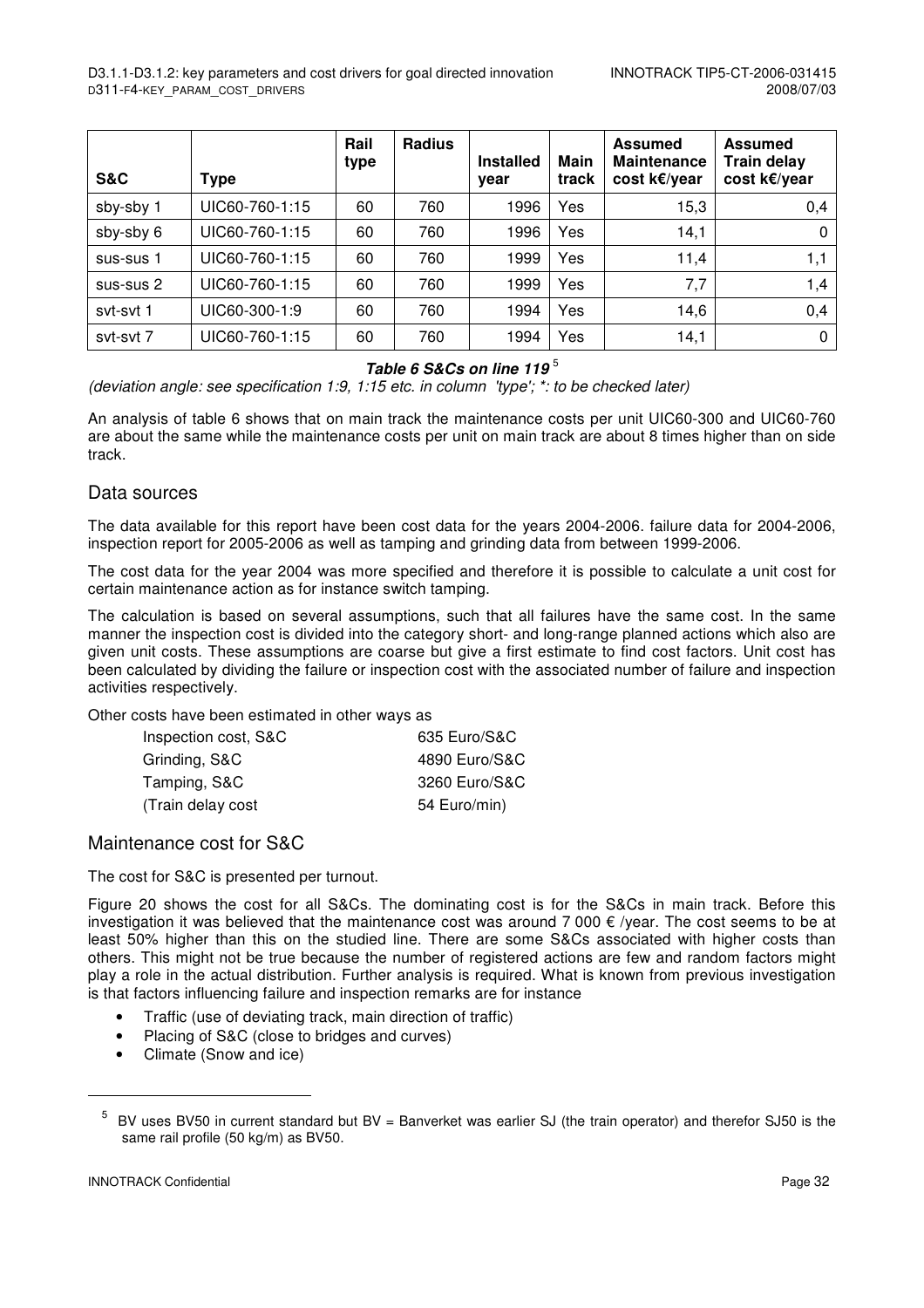

**Figure 20 Cost for individual S&C on line 119** 



#### **Figure 21 Distributed cost for maintenance of S&C on line 119**

Short-range planned actions after inspections are mainly adjustment, build up welding and minimal repairs. This are actions after inspection but are seen by Banverket as immediate corrective maintenance.

Long-range planned actions after inspection include replacement of frogs, switch rails and check rails. This is part of the condition based maintenance.

Failures are mainly problems with not having the switch rail position detector giving a correct signal. Adjustment and replacement of signalling components are common actions. This is corrective maintenance.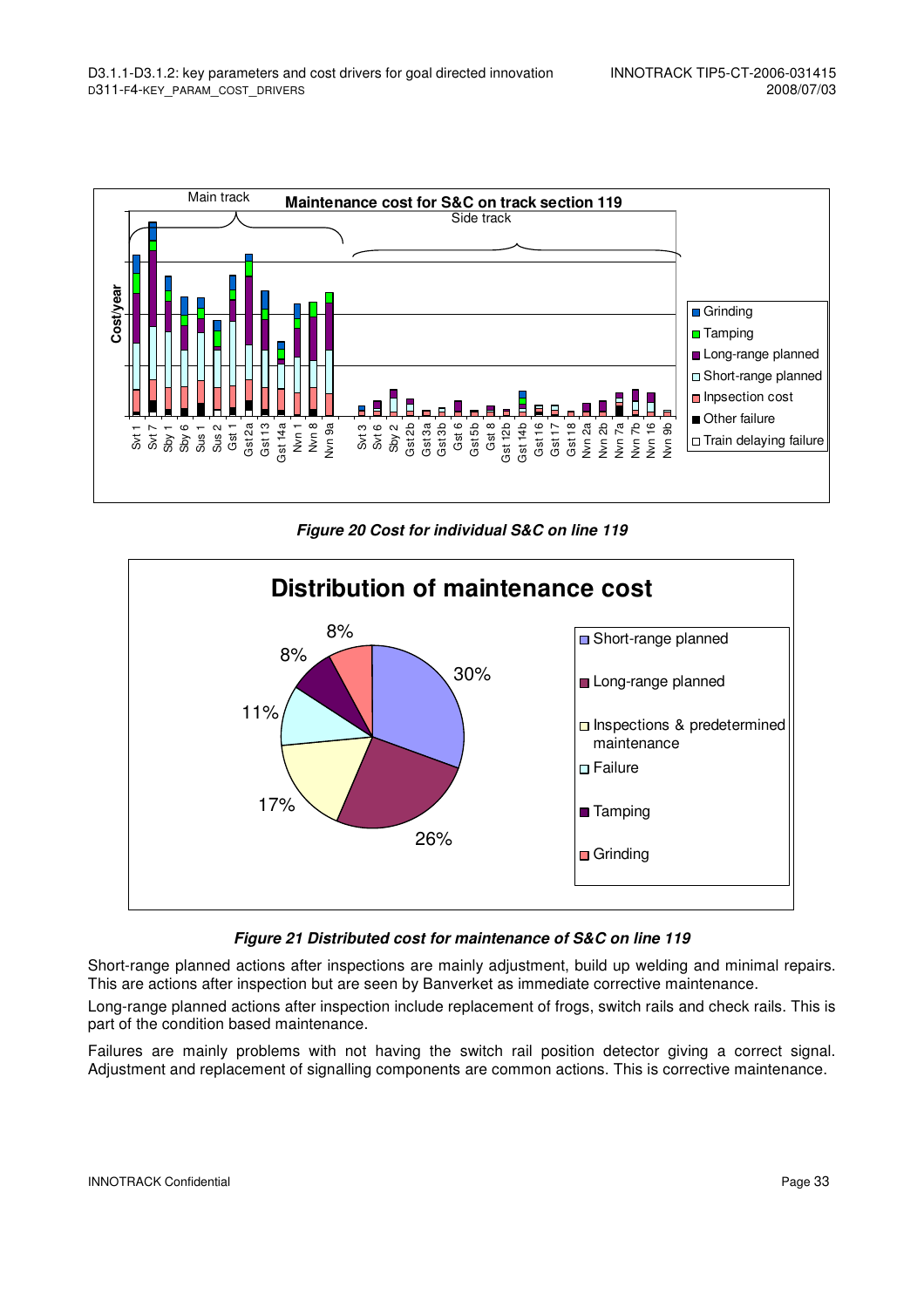For further analysis detailed activities for short- and long-range planned actions and for failure costs are required to break down the costs to the associated maintenance activities and components of a S&C.

### 6.3 Resulting cost factors of BV

The maintenance costs of the selected BV line 119 with mixed traffic (about 25% passenger and 75% freight traffic) with assumed 18 MGT/year are on the main track about 7.8 times higher than on the side track. The maintenance costs per unit UIC60-300 and UIC60-760 on main track are about the same. The costs for short- and long-range planned actions after inspections and inspections & predetermined maintenance sum up to 73% while the amount for the other activities like failure, grinding and tamping are 27%.

Because the distribution of the maintenance costs to the detailed activities for short- and long-range planned actions after inspections and for failure costs is not yet available, further analysis is required to break down the costs to types of S&Cs and to the associated maintenance activities and components of a switch.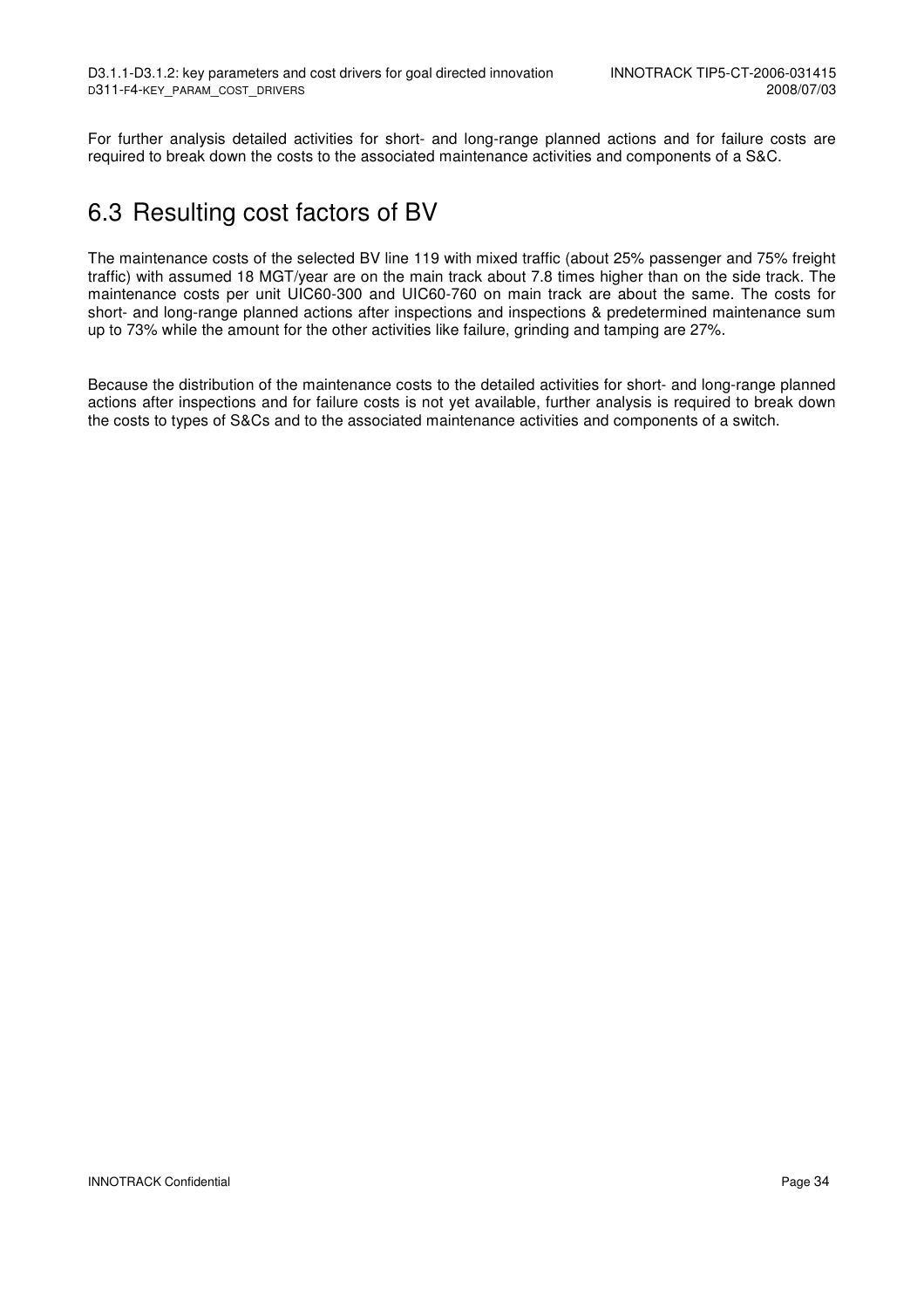## 7. Conclusions – Key parameters for track related optimization of S&C

In this chapter the results from chapters 5 and 6 are compiled to identify key parameters for track related optimization of S&C.

### 7.1 Results DB

The analysis of the selected high speed line with UIC 60 switches, mixed traffic with about 17.5 MGT/year (average) and 458 chosen S&Cs has identified the following key parameters:

- a. **50%** of the overall costs are for **inspection, service and test measures.** These are thus the main cost drivers overall at the selected DB line
- b. the main cost drivers (**excluding inspection/service/test**) are
	- renewal of switch rails (half set) with about 35%,
	- large elements (not separated between frogs or switch rails etc.) with 17% and
	- frog renewal with about 13%.
- c. All together this is an amount of 65% of the costs per S&C while the other activities like welding, maintenance (e.g. minimal repair), tamping etc. sum up "only" to 35% on the selected line.
- d. First results from another DB analysis confirm the presented conclusions from the selected high speed line in general but show that the **costs for renewal of switch rails are roughly equal to the costs for renewal of frogs**. A reason for this difference may be caused by speeds of up to 250 km/h on the selected high speed line.

The results of the workshops are separated in technical problems and best practise. Concerning best practise the IM mainly asked for the experiences, approaches or limit values of other railway companies. The DB result (see a.) confirms this issue.

### 7.2 Results BV

The analysis of the maintenance costs of the selected line 119 with mixed traffic (about 25% passenger and 75% freight traffic) with assumed 18 MGT/year has identified the following key parameters:

- a. The main cost drivers (**without inspection/service/test**) are
	- Short-range planned actions after inspections with 30%. This is mainly adjustment, build up welding and minimal repairs. This are actions after inspection but are seen by Banverket as immediate corrective maintenance.
	- Long-range planned actions after inspection with 26%. This includes replacement of frogs, switch rails and check rails. This is part of the condition based maintenance.
	- Costs for inspections & predetermined maintenance with 17%.

The costs for these measures sum up to 73% while the amount for the other activities inspection, grinding and tamping are of 27%.

- b. The maintenance costs per unit UIC60-300 and UIC60-760 on main track are about the same.
- c. The maintenance costs on the main track are about 7.8 times higher than on the side track.

Because the distribution of the maintenance costs to the detailed activities for short- and long-range planned actions and for failure costs is not yet available further analysis is required to break down the costs to types